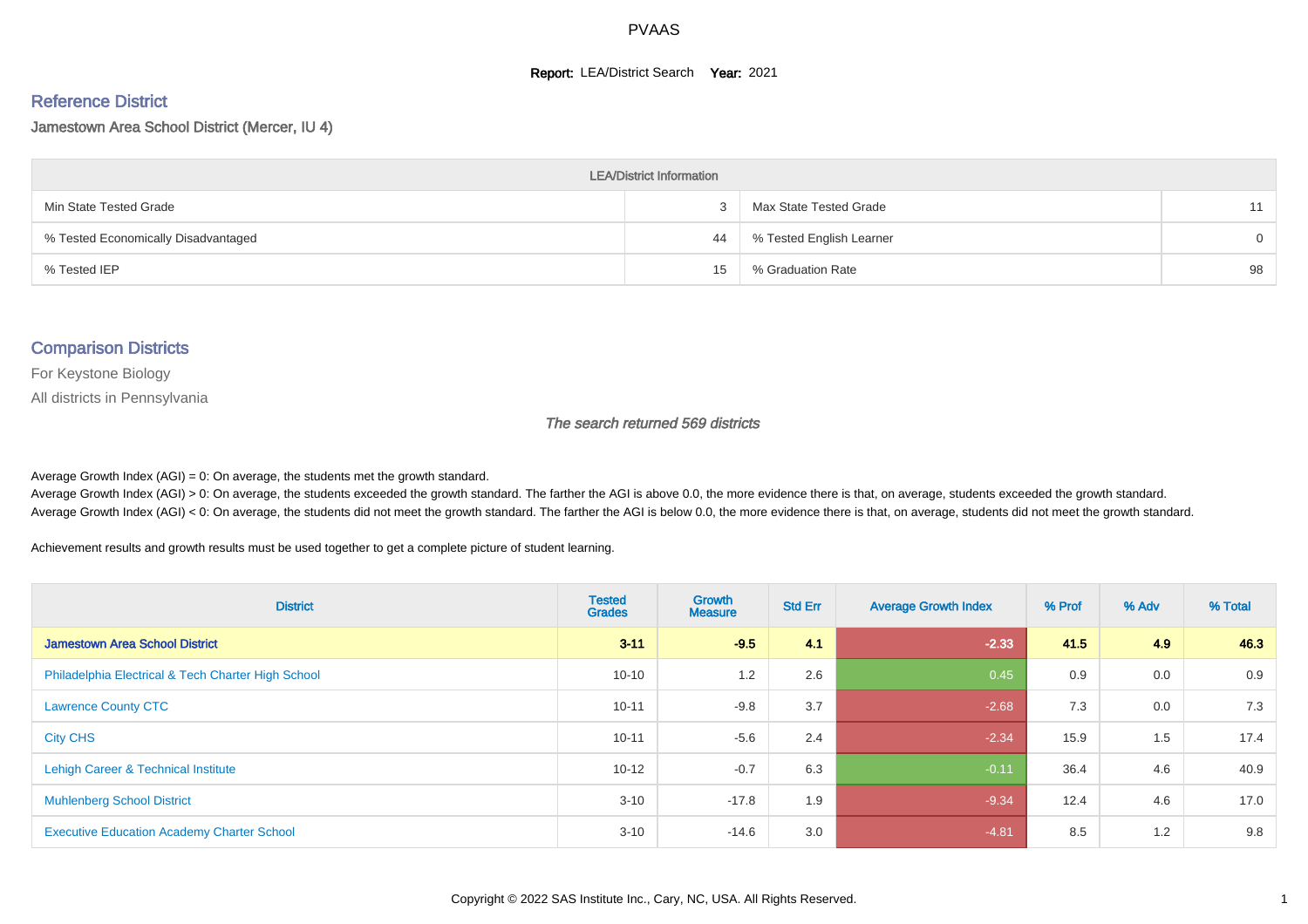| <b>District</b>                               | <b>Tested</b><br><b>Grades</b> | <b>Growth</b><br><b>Measure</b> | <b>Std Err</b> | <b>Average Growth Index</b> | % Prof | % Adv   | % Total |
|-----------------------------------------------|--------------------------------|---------------------------------|----------------|-----------------------------|--------|---------|---------|
| <b>Jamestown Area School District</b>         | $3 - 11$                       | $-9.5$                          | 4.1            | $-2.33$                     | 41.5   | 4.9     | 46.3    |
| <b>Chartiers-Houston School District</b>      | $3 - 10$                       | $-16.5$                         | 3.5            | $-4.79$                     | 26.3   | $6.6\,$ | 32.9    |
| <b>Neshannock Township School District</b>    | $3 - 10$                       | $-12.5$                         | 2.7            | $-4.73$                     | 29.0   | 13.0    | 42.0    |
| <b>Mid Valley School District</b>             | $3 - 10$                       | $-11.1$                         | 2.7            | $-4.07$                     | 28.3   | 8.1     | 36.4    |
| <b>Shikellamy School District</b>             | $3 - 10$                       | $-8.3$                          | 2.4            | $-3.42$                     | 20.8   | 18.5    | 39.2    |
| Lackawanna Trail School District              | $3 - 10$                       | $-11.0$                         | 3.3            | $-3.35$                     | 13.1   | 18.0    | 31.2    |
| <b>Wissahickon School District</b>            | $3 - 10$                       | $-5.3$                          | 1.7            | $-3.14$                     | 27.5   | 29.0    | 56.6    |
| Jefferson-Morgan School District              | $3 - 10$                       | $-12.0$                         | 3.9            | $-3.09$                     | 28.6   | 6.1     | 34.7    |
| California Area School District               | $3 - 10$                       | $-13.7$                         | 4.5            | $-3.06$                     | 41.7   | 16.7    | 58.3    |
| <b>Avonworth School District</b>              | $3 - 10$                       | $-6.2$                          | 2.3            | $-2.68$                     | 35.9   | 14.1    | 50.0    |
| <b>Antietam School District</b>               | $3 - 10$                       | $-9.5$                          | 3.7            | $-2.57$                     | 20.9   | 1.5     | 22.4    |
| <b>Carmichaels Area School District</b>       | $3 - 10$                       | $-7.0$                          | 3.1            | $-2.30$                     | 17.8   | 9.6     | 27.4    |
| <b>Yough School District</b>                  | $3 - 10$                       | $-6.2$                          | 2.7            | $-2.27$                     | 28.9   | $8.8\,$ | 37.7    |
| <b>Wyoming Area School District</b>           | $3 - 10$                       | $-5.5$                          | 2.5            | $-2.21$                     | 32.0   | 9.6     | 41.6    |
| <b>West Middlesex Area School District</b>    | $3 - 10$                       | $-7.4$                          | 3.5            | $-2.11$                     | 32.0   | 9.6     | 41.6    |
| <b>Cambria Heights School District</b>        | $3 - 10$                       | $-6.2$                          | 2.9            | $-2.11$                     | 25.0   | 13.0    | 38.0    |
| <b>Sto-Rox School District</b>                | $3 - 10$                       | $-7.0$                          | 3.5            | $-1.99$                     | 3.2    | 0.0     | 3.2     |
| <b>Shanksville-Stonycreek School District</b> | $3 - 10$                       | $-8.6$                          | 5.5            | $-1.55$                     | 17.6   | 23.5    | 41.2    |
| <b>Troy Area School District</b>              | $3 - 10$                       | $-4.7$                          | 3.2            | $-1.46$                     | 22.8   | 16.5    | 39.2    |
| <b>Northeast Bradford School District</b>     | $3 - 10$                       | $-5.0$                          | 3.7            | $-1.35$                     | 30.6   | 4.8     | 35.5    |
| <b>Rose Tree Media School District</b>        | $3 - 10$                       | $-2.8$                          | 2.1            | $-1.33$                     | 35.2   | 29.6    | 64.8    |
| <b>Beaver Area School District</b>            | $3 - 10$                       | $-3.0$                          | 2.5            | $-1.16$                     | 25.8   | 27.8    | 53.6    |
| <b>Harmony Area School District</b>           | $3 - 10$                       | $-5.7$                          | 5.0            | $-1.13$                     | 33.3   | 0.0     | 33.3    |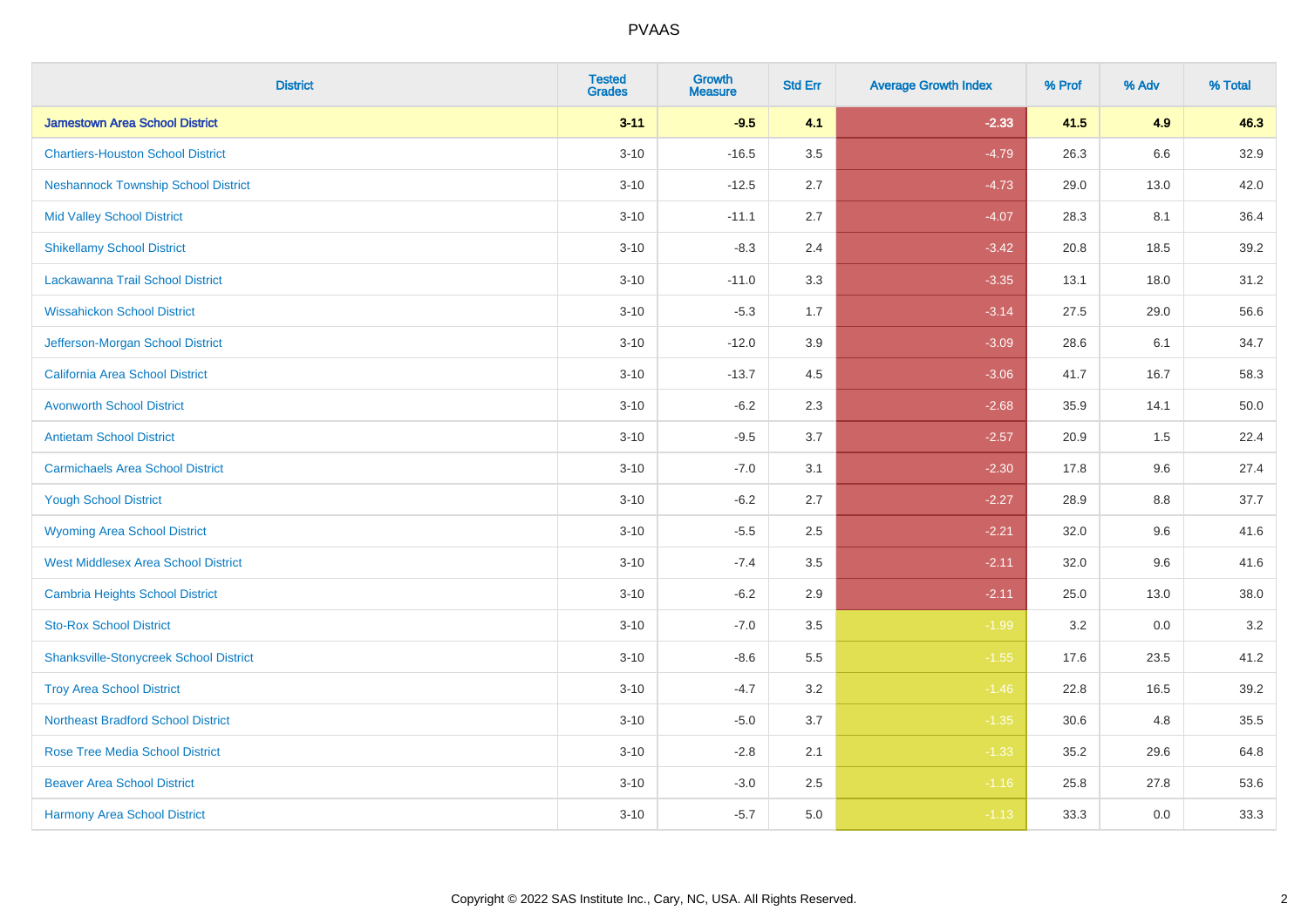| <b>District</b>                            | <b>Tested</b><br><b>Grades</b> | <b>Growth</b><br><b>Measure</b> | <b>Std Err</b> | <b>Average Growth Index</b> | % Prof | % Adv | % Total  |
|--------------------------------------------|--------------------------------|---------------------------------|----------------|-----------------------------|--------|-------|----------|
| <b>Jamestown Area School District</b>      | $3 - 11$                       | $-9.5$                          | 4.1            | $-2.33$                     | 41.5   | 4.9   | 46.3     |
| <b>Moshannon Valley School District</b>    | $3 - 10$                       | $-5.1$                          | 4.6            | $-1.12$                     | 25.0   | 12.5  | 37.5     |
| <b>Mahanoy Area School District</b>        | $3 - 10$                       | $-3.4$                          | 3.1            | $-1.07$                     | 21.4   | 8.6   | $30.0\,$ |
| Northwest Area School District             | $3 - 10$                       | $-3.2$                          | 3.3            | $-0.97$                     | 30.4   | 13.0  | 43.5     |
| <b>Propel Charter School-Montour</b>       | $3 - 10$                       | $-3.4$                          | 3.6            | $-0.93$                     | 7.7    | 0.0   | 7.7      |
| <b>Mount Union Area School District</b>    | $3 - 10$                       | $-2.5$                          | 2.8            | $-0.89$                     | 19.8   | 5.8   | 25.6     |
| <b>Reynolds School District</b>            | $3 - 10$                       | $-3.0$                          | 3.5            | $-0.87$                     | 27.3   | 9.1   | 36.4     |
| <b>Carbondale Area School District</b>     | $3 - 10$                       | $-2.8$                          | 3.2            | $-0.87$                     | 27.5   | 2.9   | 30.4     |
| <b>Valley Grove School District</b>        | $3 - 10$                       | $-4.0$                          | 5.5            | $-0.72$                     | 68.4   | 15.8  | 84.2     |
| <b>Tri-Valley School District</b>          | $3 - 10$                       | $-2.7$                          | 3.9            | $-0.69$                     | 31.0   | 9.5   | 40.5     |
| <b>Monessen City School District</b>       | $3 - 10$                       | $-3.9$                          | 5.6            | $-0.69$                     | 21.0   | 10.5  | 31.6     |
| <b>Southeastern Greene School District</b> | $3 - 10$                       | $-2.3$                          | 4.4            | $-0.53$                     | 29.0   | 9.7   | 38.7     |
| <b>Clearfield Area School District</b>     | $3 - 10$                       | $-1.3$                          | 3.7            | $-0.34$                     | 43.9   | 24.6  | 68.4     |
| <b>MaST Community Charter School</b>       | $3 - 10$                       | $-0.9$                          | 2.5            | $-0.34$                     | 25.0   | 21.6  | 46.6     |
| <b>Ferndale Area School District</b>       | $3 - 10$                       | $-1.1$                          | 4.1            | $-0.27$                     | 21.0   | 7.9   | 29.0     |
| <b>Fort Cherry School District</b>         | $3 - 10$                       | $-0.7$                          | 3.1            | $-0.21$                     | 30.6   | 14.1  | 44.7     |
| <b>Portage Area School District</b>        | $3 - 10$                       | $-0.5$                          | 3.3            | $-0.14$                     | 27.0   | 20.6  | 47.6     |
| <b>Freeport Area School District</b>       | $3 - 10$                       | $-0.2$                          | 2.1            | $-0.10$                     | 37.4   | 29.8  | 67.2     |
| <b>Garnet Valley School District</b>       | $3 - 10$                       | 0.2                             | 1.7            | 0.13                        | 34.9   | 26.4  | 61.3     |
| <b>Marion Center Area School District</b>  | $3 - 10$                       | 0.8                             | 2.9            | 0.27                        | 23.3   | 11.1  | 34.4     |
| South Williamsport Area School District    | $3 - 10$                       | 0.9                             | 3.1            | 0.31                        | 38.4   | 11.6  | 50.0     |
| <b>MaST Community Charter School II</b>    | $3 - 10$                       | 1.4                             | 3.0            | 0.45                        | 16.1   | 4.6   | 20.7     |
| <b>Abington School District</b>            | $3 - 10$                       | 0.9                             | 1.6            | 0.57                        | 29.7   | 28.7  | 58.4     |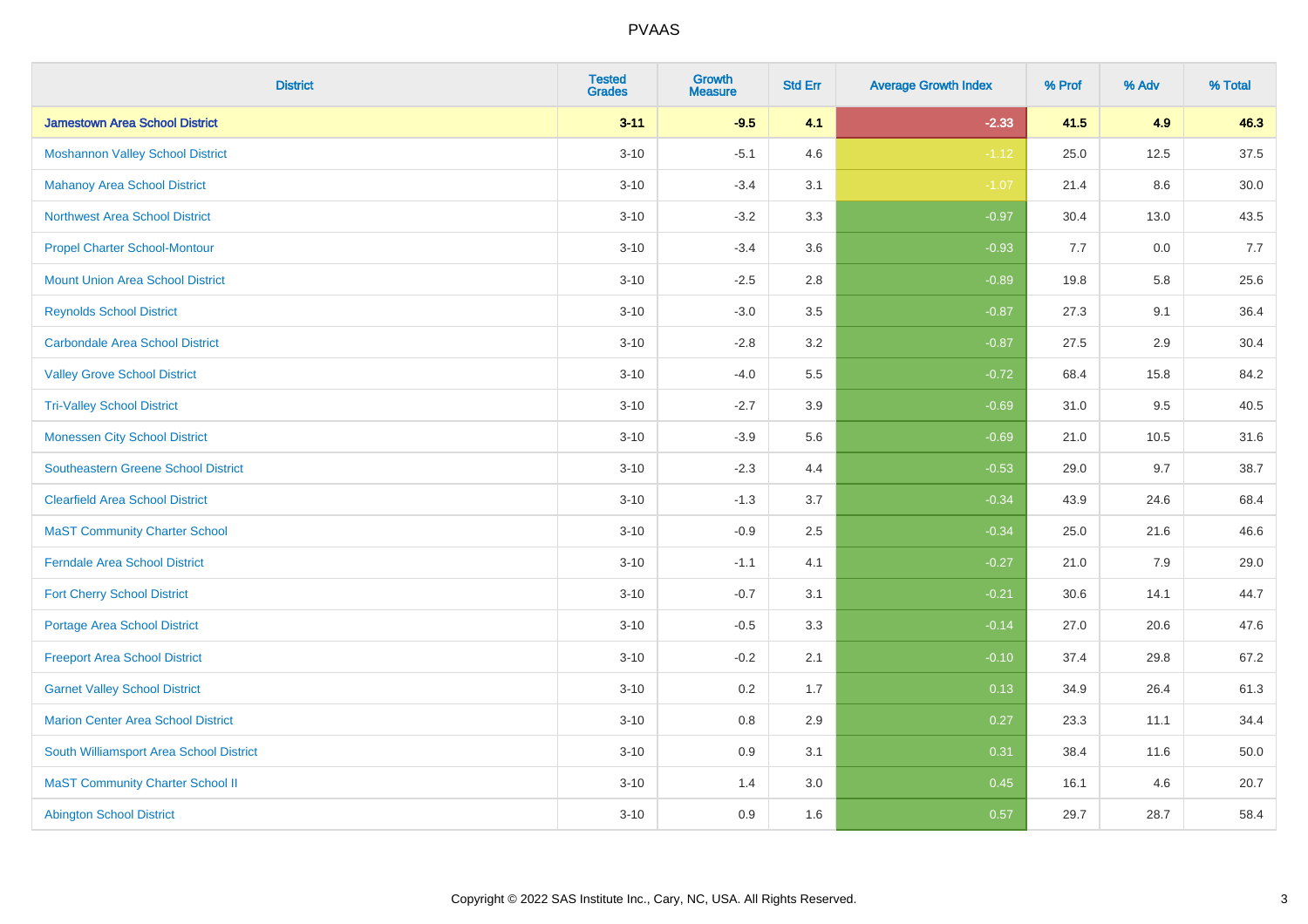| <b>District</b>                                    | <b>Tested</b><br><b>Grades</b> | <b>Growth</b><br><b>Measure</b> | <b>Std Err</b> | <b>Average Growth Index</b> | % Prof | % Adv | % Total |
|----------------------------------------------------|--------------------------------|---------------------------------|----------------|-----------------------------|--------|-------|---------|
| <b>Jamestown Area School District</b>              | $3 - 11$                       | $-9.5$                          | 4.1            | $-2.33$                     | 41.5   | 4.9   | 46.3    |
| <b>Sullivan County School District</b>             | $3 - 10$                       | 2.5                             | 4.3            | 0.58                        | 43.6   | 7.7   | 51.3    |
| <b>Bethlehem-Center School District</b>            | $3 - 10$                       | 2.1                             | 3.5            | 0.59                        | 32.3   | 4.6   | 36.9    |
| <b>Belmont Charter School</b>                      | $3 - 10$                       | 2.2                             | 3.4            | 0.64                        | 5.3    | 1.8   | 7.0     |
| <b>Centennial School District</b>                  | $3 - 10$                       | 1.5                             | 1.5            | 0.98                        | 23.6   | 12.4  | 36.0    |
| <b>Southeast Delco School District</b>             | $3 - 10$                       | 3.9                             | 3.5            | 1.12                        | 18.6   | 3.4   | 22.0    |
| <b>Bellwood-Antis School District</b>              | $3 - 10$                       | 3.5                             | 2.8            | 1.24                        | 40.9   | 19.4  | 60.2    |
| <b>Bloomsburg Area School District</b>             | $3 - 10$                       | 4.3                             | 3.4            | 1.26                        | 36.5   | 20.6  | 57.1    |
| <b>Mastery Charter School - Thomas Campus</b>      | $3 - 10$                       | 7.9                             | 5.7            | 1.39                        | 12.5   | 0.0   | 12.5    |
| <b>Central Valley School District</b>              | $3 - 10$                       | 4.7                             | 2.6            | 1.83                        | 37.8   | 18.5  | 56.3    |
| <b>Benton Area School District</b>                 | $3 - 10$                       | 8.1                             | 4.0            | 2.01                        | 35.7   | 28.6  | 64.3    |
| <b>Wallingford-Swarthmore School District</b>      | $3 - 10$                       | 5.0                             | 2.2            | 2.25                        | 33.3   | 37.1  | 70.4    |
| <b>Glendale School District</b>                    | $3 - 10$                       | 7.9                             | 3.5            | 2.25                        | 42.6   | 9.3   | 51.8    |
| <b>Commonwealth Charter Academy Charter School</b> | $3 - 10$                       | 4.2                             | 1.6            | 2.68                        | 27.0   | 15.6  | 42.5    |
| South Butler County School District                | $3 - 10$                       | 6.3                             | 2.2            | 2.80                        | 37.8   | 19.2  | 57.0    |
| Allegheny-Clarion Valley School District           | $3 - 10$                       | 12.3                            | 4.1            | 3.03                        | 33.3   | 19.0  | 52.4    |
| <b>Kane Area School District</b>                   | $3 - 10$                       | 8.8                             | 2.9            | 3.07                        | 31.4   | 19.8  | 51.2    |
| <b>Mars Area School District</b>                   | $3 - 10$                       | 6.6                             | 1.9            | 3.45                        | 36.7   | 32.4  | 69.1    |
| <b>Tredyffrin-Easttown School District</b>         | $3 - 10$                       | 8.7                             | 2.4            | 3.57                        | 35.2   | 35.8  | 71.0    |
| Maritime Academy Charter School                    | $3 - 10$                       | 13.2                            | 3.1            | 4.29                        | 24.0   | 1.3   | 25.3    |
| <b>Montrose Area School District</b>               | $3 - 10$                       | 12.3                            | 2.8            | 4.41                        | 37.8   | 28.9  | 66.7    |
| <b>Pennridge School District</b>                   | $3 - 10$                       | 7.4                             | 1.5            | 5.10                        | 32.0   | 27.6  | 59.6    |
| <b>Fleetwood Area School District</b>              | $3 - 10$                       | 10.4                            | 2.0            | 5.19                        | 31.7   | 25.8  | 57.5    |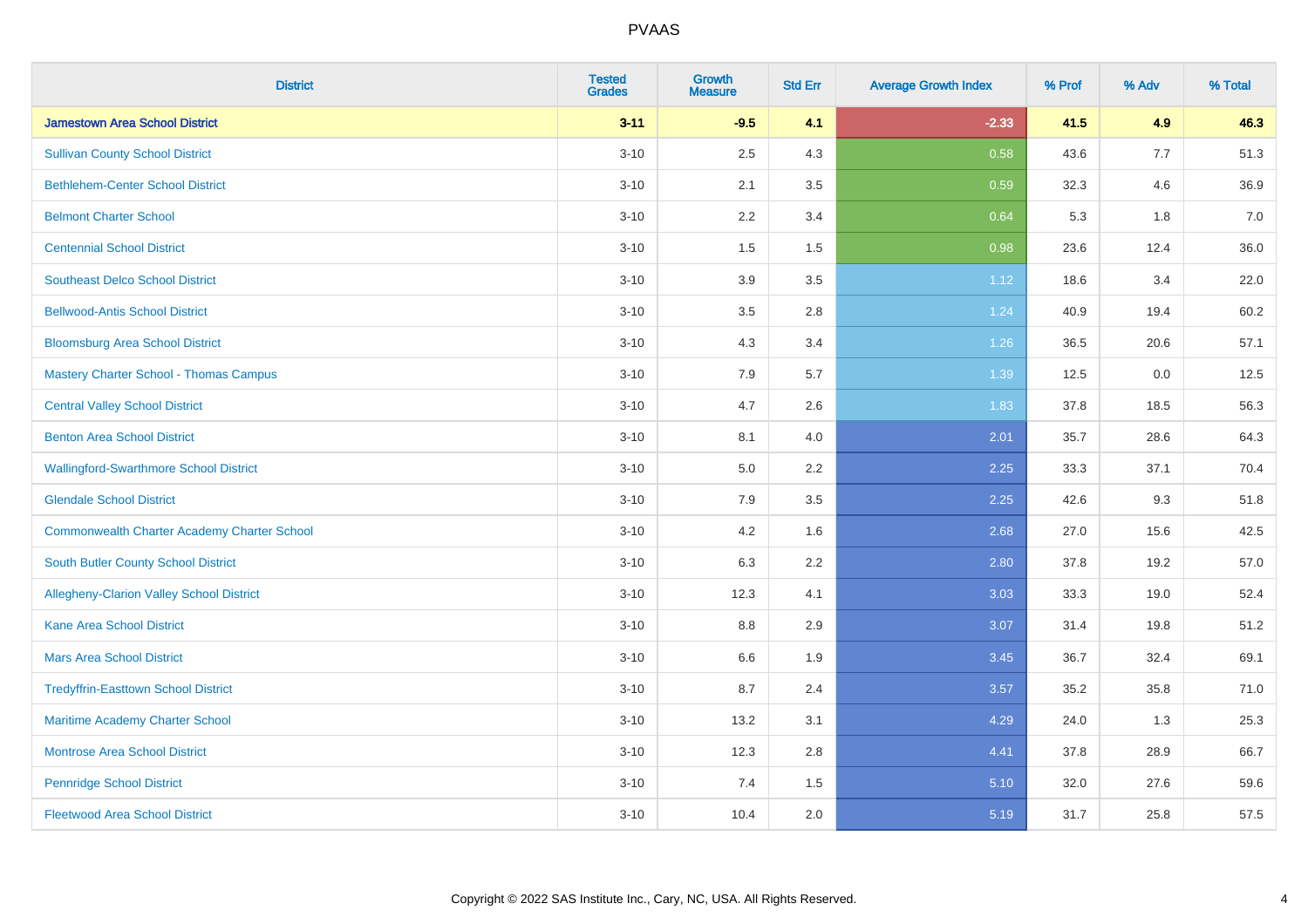| <b>District</b>                              | <b>Tested</b><br><b>Grades</b> | Growth<br><b>Measure</b> | <b>Std Err</b> | <b>Average Growth Index</b> | % Prof | % Adv | % Total |
|----------------------------------------------|--------------------------------|--------------------------|----------------|-----------------------------|--------|-------|---------|
| <b>Jamestown Area School District</b>        | $3 - 11$                       | $-9.5$                   | 4.1            | $-2.33$                     | 41.5   | 4.9   | 46.3    |
| <b>Avon Grove School District</b>            | $3 - 10$                       | 7.6                      | 1.4            | 5.29                        | 33.7   | 33.2  | 67.0    |
| <b>Blue Mountain School District</b>         | $3 - 10$                       | 12.2                     | 2.1            | 5.81                        | 30.7   | 26.1  | 56.8    |
| <b>Collegium Charter School</b>              | $3 - 10$                       | 21.2                     | 2.6            | 8.18                        | 25.4   | 16.4  | 41.8    |
| <b>Derry Township School District</b>        | $3 - 10$                       | 20.1                     | 2.0            | 10.20                       | 32.8   | 46.9  | 79.7    |
| <b>Pittsburgh School District</b>            | $3 - 11$                       | $-13.0$                  | 1.1            | $-12.25$                    | 16.1   | 6.5   | 22.6    |
| <b>Butler Area School District</b>           | $3 - 11$                       | $-14.1$                  | 1.5            | $-9.60$                     | 26.4   | 11.1  | 37.5    |
| <b>North Hills School District</b>           | $3 - 11$                       | $-15.8$                  | 1.8            | $-8.84$                     | 26.4   | 19.8  | 46.2    |
| <b>Cheltenham School District</b>            | $3 - 11$                       | $-17.6$                  | 2.0            | $-8.74$                     | 24.4   | 8.3   | 32.6    |
| <b>Williamsport Area School District</b>     | $3 - 11$                       | $-11.7$                  | 1.4            | $-8.29$                     | 18.2   | 10.5  | 28.7    |
| <b>Greater Latrobe School District</b>       | $3 - 11$                       | $-14.1$                  | 2.0            | $-7.14$                     | 41.0   | 12.6  | 53.6    |
| <b>Kennett Consolidated School District</b>  | $3 - 11$                       | $-10.4$                  | 1.7            | $-6.27$                     | 28.7   | 14.0  | 42.7    |
| <b>Big Beaver Falls Area School District</b> | $3 - 11$                       | $-17.9$                  | 2.8            | $-6.27$                     | 9.4    | 2.8   | 12.2    |
| <b>Coatesville Area School District</b>      | $3 - 11$                       | $-9.5$                   | 1.6            | $-5.81$                     | 12.8   | 3.3   | 16.2    |
| <b>Central Cambria School District</b>       | $3 - 11$                       | $-12.7$                  | 2.3            | $-5.61$                     | 19.4   | 7.4   | 26.9    |
| <b>Aliquippa School District</b>             | $3 - 11$                       | $-20.0$                  | 3.6            | $-5.54$                     | 1.7    | 0.0   | 1.7     |
| <b>Frazier School District</b>               | $3 - 11$                       | $-18.9$                  | 3.4            | $-5.49$                     | 18.3   | 1.4   | 19.7    |
| <b>Washington School District</b>            | $3 - 11$                       | $-15.9$                  | 2.9            | $-5.44$                     | 12.9   | 1.7   | 14.7    |
| Philadelphia Academy Charter School          | $3 - 11$                       | $-14.7$                  | 2.7            | $-5.42$                     | 21.6   | 3.9   | 25.5    |
| <b>Bristol Township School District</b>      | $3 - 11$                       | $-7.4$                   | 1.4            | $-5.32$                     | 13.8   | 4.6   | 18.4    |
| <b>Wilkes-Barre Area School District</b>     | $3 - 11$                       | $-12.4$                  | 2.4            | $-5.18$                     | 14.2   | 3.7   | 17.9    |
| <b>East Lycoming School District</b>         | $3 - 11$                       | $-10.9$                  | 2.1            | $-5.08$                     | 22.5   | 8.2   | 30.8    |
| Meyersdale Area School District              | $3 - 11$                       | $-16.1$                  | 3.3            | $-4.94$                     | 20.3   | 5.8   | 26.1    |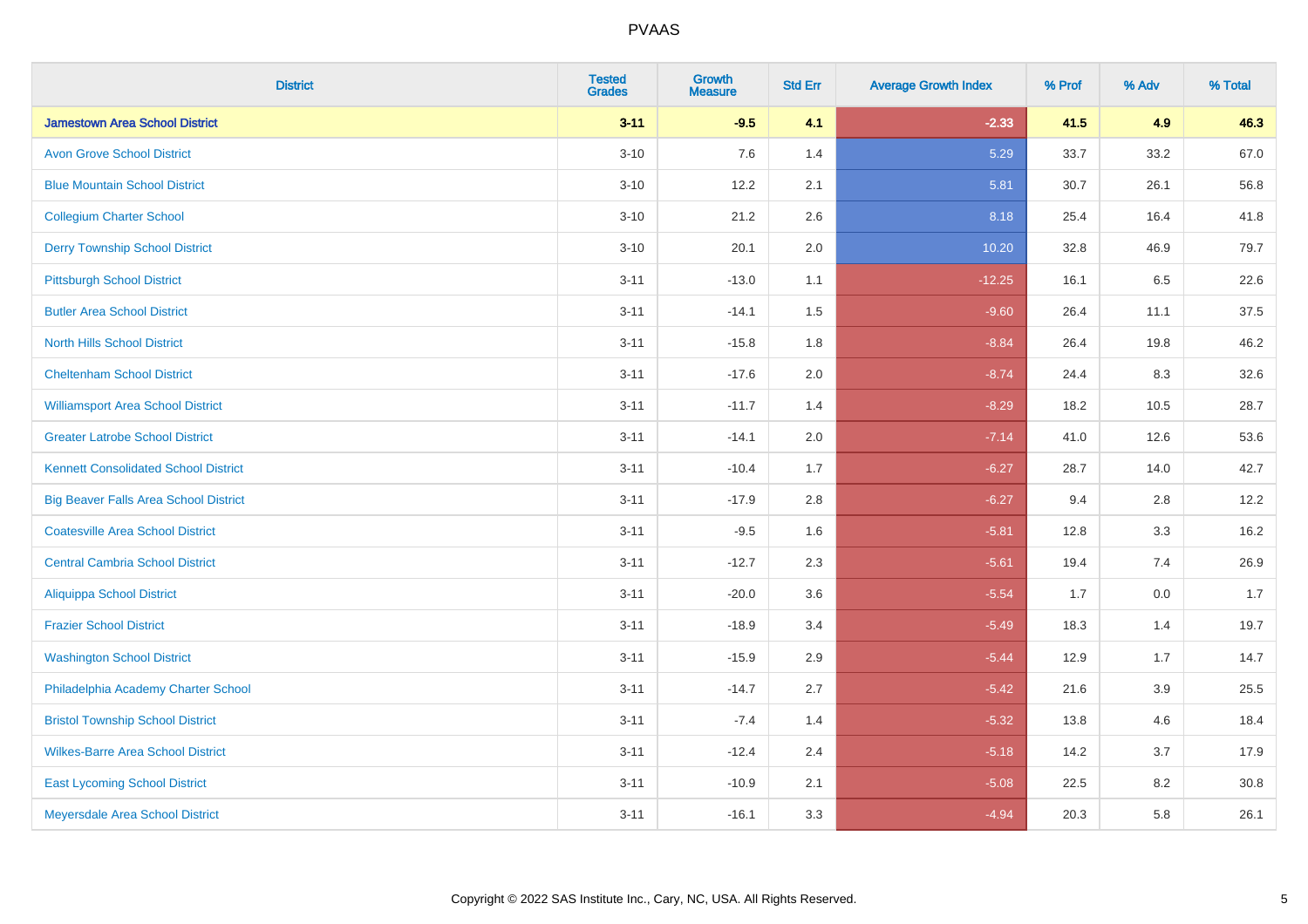| <b>District</b>                               | <b>Tested</b><br><b>Grades</b> | Growth<br><b>Measure</b> | <b>Std Err</b> | <b>Average Growth Index</b> | % Prof | % Adv   | % Total |
|-----------------------------------------------|--------------------------------|--------------------------|----------------|-----------------------------|--------|---------|---------|
| <b>Jamestown Area School District</b>         | $3 - 11$                       | $-9.5$                   | 4.1            | $-2.33$                     | 41.5   | 4.9     | 46.3    |
| <b>Trinity Area School District</b>           | $3 - 11$                       | $-8.7$                   | 1.8            | $-4.87$                     | 20.9   | 9.8     | 30.8    |
| <b>Girard School District</b>                 | $3 - 11$                       | $-12.3$                  | 2.6            | $-4.76$                     | 29.7   | 18.9    | 48.6    |
| <b>Fannett-Metal School District</b>          | $3 - 11$                       | $-22.3$                  | 4.8            | $-4.65$                     | 16.4   | $6.6\,$ | 23.0    |
| <b>Derry Area School District</b>             | $3 - 11$                       | $-11.8$                  | 2.6            | $-4.53$                     | 34.8   | 6.1     | 40.9    |
| <b>Northwestern School District</b>           | $3 - 11$                       | $-14.6$                  | 3.2            | $-4.51$                     | 32.5   | 13.7    | 46.2    |
| <b>Dunmore School District</b>                | $3 - 11$                       | $-12.2$                  | 2.7            | $-4.51$                     | 15.0   | 5.3     | 20.4    |
| <b>Hanover Public School District</b>         | $3 - 11$                       | $-12.4$                  | 2.7            | $-4.50$                     | 22.7   | 6.2     | 28.9    |
| Jim Thorpe Area School District               | $3 - 11$                       | $-10.9$                  | 2.4            | $-4.48$                     | 19.5   | 6.0     | 25.5    |
| <b>Greenville Area School District</b>        | $3 - 11$                       | $-13.2$                  | 3.0            | $-4.45$                     | 32.1   | 4.6     | 36.7    |
| <b>Chambersburg Area School District</b>      | $3 - 11$                       | $-5.6$                   | 1.3            | $-4.42$                     | 24.2   | 15.2    | 39.4    |
| <b>General Mclane School District</b>         | $3 - 11$                       | $-10.7$                  | 2.4            | $-4.40$                     | 34.0   | 15.6    | 49.6    |
| <b>Big Spring School District</b>             | $3 - 11$                       | $-9.8$                   | 2.3            | $-4.32$                     | 23.6   | 12.9    | 36.5    |
| <b>Central Dauphin School District</b>        | $3 - 11$                       | $-5.2$                   | 1.2            | $-4.24$                     | 29.3   | 8.7     | 38.0    |
| <b>Chartiers Valley School District</b>       | $3 - 11$                       | $-9.1$                   | 2.1            | $-4.23$                     | 20.7   | 17.4    | 38.0    |
| <b>Central Fulton School District</b>         | $3 - 11$                       | $-13.3$                  | 3.2            | $-4.20$                     | 18.1   | 9.7     | 27.8    |
| <b>Williamsburg Community School District</b> | $3 - 11$                       | $-16.9$                  | 4.1            | $-4.14$                     | 22.4   | 0.0     | 22.4    |
| <b>Moniteau School District</b>               | $3 - 11$                       | $-11.8$                  | 2.9            | $-4.07$                     | 22.6   | 5.0     | 27.6    |
| <b>Mcguffey School District</b>               | $3 - 11$                       | $-12.1$                  | 3.0            | $-4.06$                     | 12.8   | 5.9     | 18.6    |
| <b>Southmoreland School District</b>          | $3 - 11$                       | $-12.5$                  | 3.1            | $-4.04$                     | 33.3   | 15.5    | 48.8    |
| <b>Milton Area School District</b>            | $3 - 11$                       | $-10.1$                  | 2.5            | $-4.04$                     | 23.0   | 11.3    | 34.2    |
| <b>Deer Lakes School District</b>             | $3 - 11$                       | $-10.0$                  | 2.5            | $-4.02$                     | 27.7   | 9.9     | 37.6    |
| <b>Ellwood City Area School District</b>      | $3 - 11$                       | $-12.5$                  | 3.1            | $-4.00$                     | 26.7   | 8.7     | 35.4    |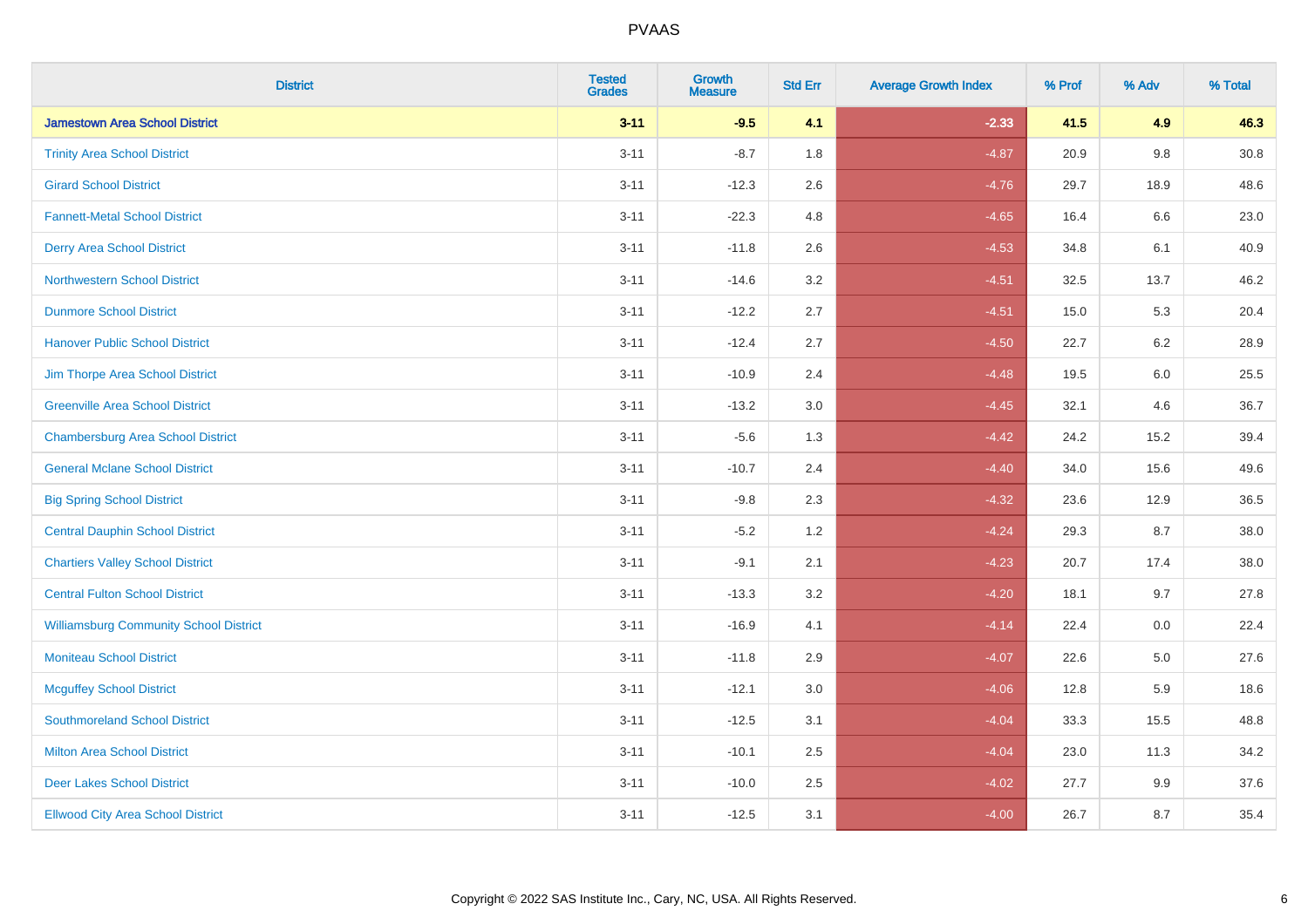| <b>District</b>                           | <b>Tested</b><br><b>Grades</b> | <b>Growth</b><br><b>Measure</b> | <b>Std Err</b> | <b>Average Growth Index</b> | % Prof | % Adv | % Total |
|-------------------------------------------|--------------------------------|---------------------------------|----------------|-----------------------------|--------|-------|---------|
| <b>Jamestown Area School District</b>     | $3 - 11$                       | $-9.5$                          | 4.1            | $-2.33$                     | 41.5   | 4.9   | 46.3    |
| <b>Plum Borough School District</b>       | $3 - 11$                       | $-9.4$                          | 2.4            | $-3.98$                     | 32.9   | 27.4  | 60.4    |
| <b>Windber Area School District</b>       | $3 - 11$                       | $-11.9$                         | 3.0            | $-3.94$                     | 41.0   | 10.3  | 51.3    |
| <b>Bethlehem Area School District</b>     | $3 - 11$                       | $-4.5$                          | 1.1            | $-3.91$                     | 20.4   | 11.3  | 31.7    |
| <b>Tacony Academy Charter School</b>      | $3 - 11$                       | $-12.9$                         | 3.3            | $-3.90$                     | 8.6    | 1.4   | 10.0    |
| <b>Pittston Area School District</b>      | $3 - 11$                       | $-8.2$                          | 2.2            | $-3.75$                     | 26.7   | 14.8  | 41.5    |
| <b>Mohawk Area School District</b>        | $3 - 11$                       | $-10.5$                         | 2.8            | $-3.75$                     | 35.1   | 10.6  | 45.7    |
| <b>Shade-Central City School District</b> | $3 - 11$                       | $-14.6$                         | 4.0            | $-3.68$                     | 9.6    | 0.0   | 9.6     |
| Morrisville Borough School District       | $3 - 11$                       | $-13.1$                         | 3.7            | $-3.52$                     | 4.9    | 1.6   | 6.6     |
| Mechanicsburg Area School District        | $3 - 11$                       | $-5.7$                          | 1.6            | $-3.48$                     | 35.1   | 16.0  | 51.2    |
| <b>South Park School District</b>         | $3 - 11$                       | $-8.8$                          | 2.5            | $-3.46$                     | 28.1   | 17.0  | 45.2    |
| <b>Burgettstown Area School District</b>  | $3 - 11$                       | $-11.2$                         | 3.2            | $-3.46$                     | 16.0   | 2.7   | 18.7    |
| <b>Ligonier Valley School District</b>    | $3 - 11$                       | $-10.8$                         | 3.1            | $-3.43$                     | 34.1   | 5.8   | 39.9    |
| <b>Mount Carmel Area School District</b>  | $3 - 11$                       | $-7.9$                          | 2.3            | $-3.38$                     | 18.2   | 4.4   | 22.6    |
| East Stroudsburg Area School District     | $3 - 11$                       | $-4.9$                          | 1.4            | $-3.38$                     | 22.7   | 12.5  | 35.2    |
| <b>Riverview School District</b>          | $3 - 11$                       | $-13.0$                         | 4.0            | $-3.29$                     | 43.1   | 7.8   | 51.0    |
| <b>Canon-Mcmillan School District</b>     | $3 - 11$                       | $-5.0$                          | 1.5            | $-3.25$                     | 30.8   | 28.5  | 59.3    |
| <b>Somerset Area School District</b>      | $3 - 11$                       | $-7.6$                          | 2.4            | $-3.17$                     | 21.0   | 14.5  | 35.5    |
| <b>Parkland School District</b>           | $3 - 11$                       | $-3.7$                          | 1.2            | $-3.17$                     | 31.4   | 30.6  | 62.0    |
| <b>Keystone Oaks School District</b>      | $3 - 11$                       | $-7.2$                          | 2.3            | $-3.14$                     | 30.0   | 11.1  | 41.0    |
| <b>Hanover Area School District</b>       | $3 - 11$                       | $-14.7$                         | 4.7            | $-3.13$                     | 12.1   | 3.0   | 15.2    |
| <b>Greensburg Salem School District</b>   | $3 - 11$                       | $-6.9$                          | 2.2            | $-3.06$                     | 30.3   | 13.3  | 43.6    |
| <b>Gettysburg Area School District</b>    | $3 - 11$                       | $-6.0$                          | 2.0            | $-3.02$                     | 28.8   | 19.6  | 48.5    |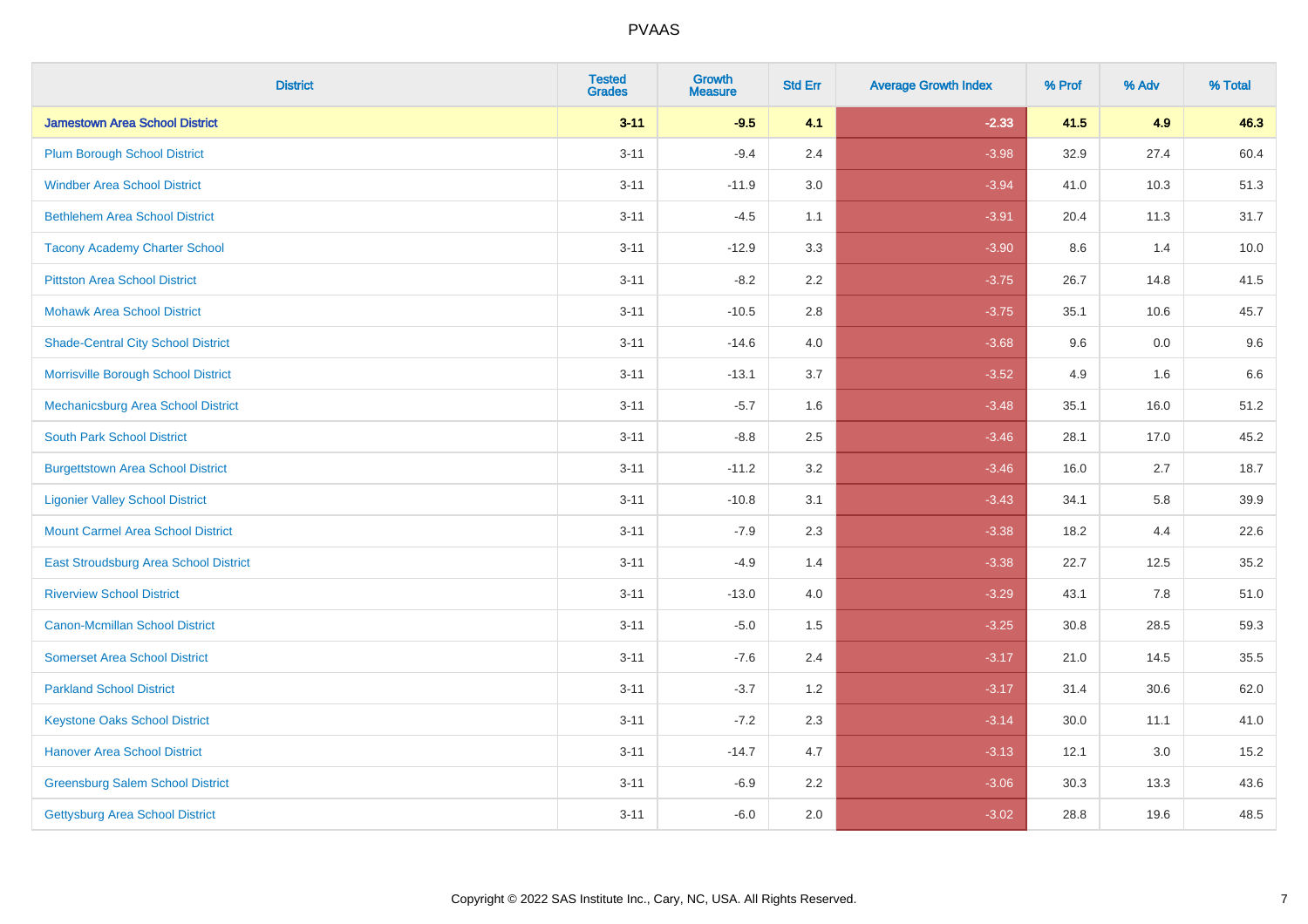| <b>District</b>                              | <b>Tested</b><br><b>Grades</b> | <b>Growth</b><br><b>Measure</b> | <b>Std Err</b> | <b>Average Growth Index</b> | % Prof | % Adv | % Total |
|----------------------------------------------|--------------------------------|---------------------------------|----------------|-----------------------------|--------|-------|---------|
| <b>Jamestown Area School District</b>        | $3 - 11$                       | $-9.5$                          | 4.1            | $-2.33$                     | 41.5   | 4.9   | 46.3    |
| <b>Corry Area School District</b>            | $3 - 11$                       | $-6.8$                          | 2.3            | $-3.01$                     | 24.0   | 8.8   | 32.8    |
| <b>Carlisle Area School District</b>         | $3 - 11$                       | $-5.2$                          | 1.7            | $-2.99$                     | 28.0   | 19.3  | 47.3    |
| <b>Montour School District</b>               | $3 - 11$                       | $-6.1$                          | 2.1            | $-2.95$                     | 31.8   | 23.6  | 55.3    |
| <b>Baldwin-Whitehall School District</b>     | $3 - 11$                       | $-5.5$                          | 1.9            | $-2.93$                     | 32.0   | 14.7  | 46.7    |
| Mifflinburg Area School District             | $3 - 11$                       | $-6.0$                          | 2.1            | $-2.87$                     | 32.7   | 13.3  | 46.0    |
| <b>Berwick Area School District</b>          | $3 - 11$                       | $-6.9$                          | 2.4            | $-2.84$                     | 22.3   | 11.5  | 33.8    |
| Southern Columbia Area School District       | $3 - 11$                       | $-8.5$                          | 3.0            | $-2.83$                     | 30.5   | 12.8  | 43.3    |
| <b>Sharon City School District</b>           | $3 - 11$                       | $-6.5$                          | 2.3            | $-2.79$                     | 13.1   | 5.0   | 18.1    |
| <b>Pottsgrove School District</b>            | $3 - 11$                       | $-5.5$                          | 2.0            | $-2.78$                     | 28.6   | 10.3  | 38.8    |
| <b>Karns City Area School District</b>       | $3 - 11$                       | $-7.2$                          | 2.6            | $-2.71$                     | 26.4   | 20.8  | 47.2    |
| <b>Eastern York School District</b>          | $3 - 11$                       | $-6.2$                          | 2.3            | $-2.70$                     | 27.8   | 18.5  | 46.4    |
| <b>Governor Mifflin School District</b>      | $3 - 11$                       | $-4.4$                          | 1.6            | $-2.69$                     | 30.3   | 7.7   | 38.0    |
| <b>Connellsville Area School District</b>    | $3 - 11$                       | $-5.3$                          | 2.0            | $-2.67$                     | 24.2   | 5.0   | 29.1    |
| <b>Blairsville-Saltsburg School District</b> | $3 - 11$                       | $-7.5$                          | 2.8            | $-2.67$                     | 20.1   | 8.2   | 28.3    |
| <b>Richland School District</b>              | $3 - 11$                       | $-6.9$                          | 2.6            | $-2.63$                     | 40.1   | 20.9  | 61.0    |
| <b>Bethel Park School District</b>           | $3 - 11$                       | $-4.4$                          | 1.7            | $-2.62$                     | 40.1   | 27.3  | 67.4    |
| <b>Forbes Road School District</b>           | $3 - 11$                       | $-11.5$                         | 4.7            | $-2.43$                     | 23.1   | 10.3  | 33.3    |
| <b>Redbank Valley School District</b>        | $3 - 11$                       | $-7.5$                          | 3.1            | $-2.41$                     | 12.4   | 10.6  | 23.1    |
| <b>Wyoming Valley West School District</b>   | $3 - 11$                       | $-5.5$                          | 2.3            | $-2.38$                     | 22.2   | 9.2   | 31.4    |
| <b>Mount Pleasant Area School District</b>   | $3 - 11$                       | $-5.4$                          | 2.3            | $-2.37$                     | 33.3   | 8.7   | 42.0    |
| <b>Octorara Area School District</b>         | $3 - 11$                       | $-7.5$                          | 3.2            | $-2.35$                     | 26.1   | 17.0  | 43.2    |
| <b>Riverside School District</b>             | $3 - 11$                       | $-6.2$                          | 2.7            | $-2.33$                     | 20.8   | 17.0  | 37.7    |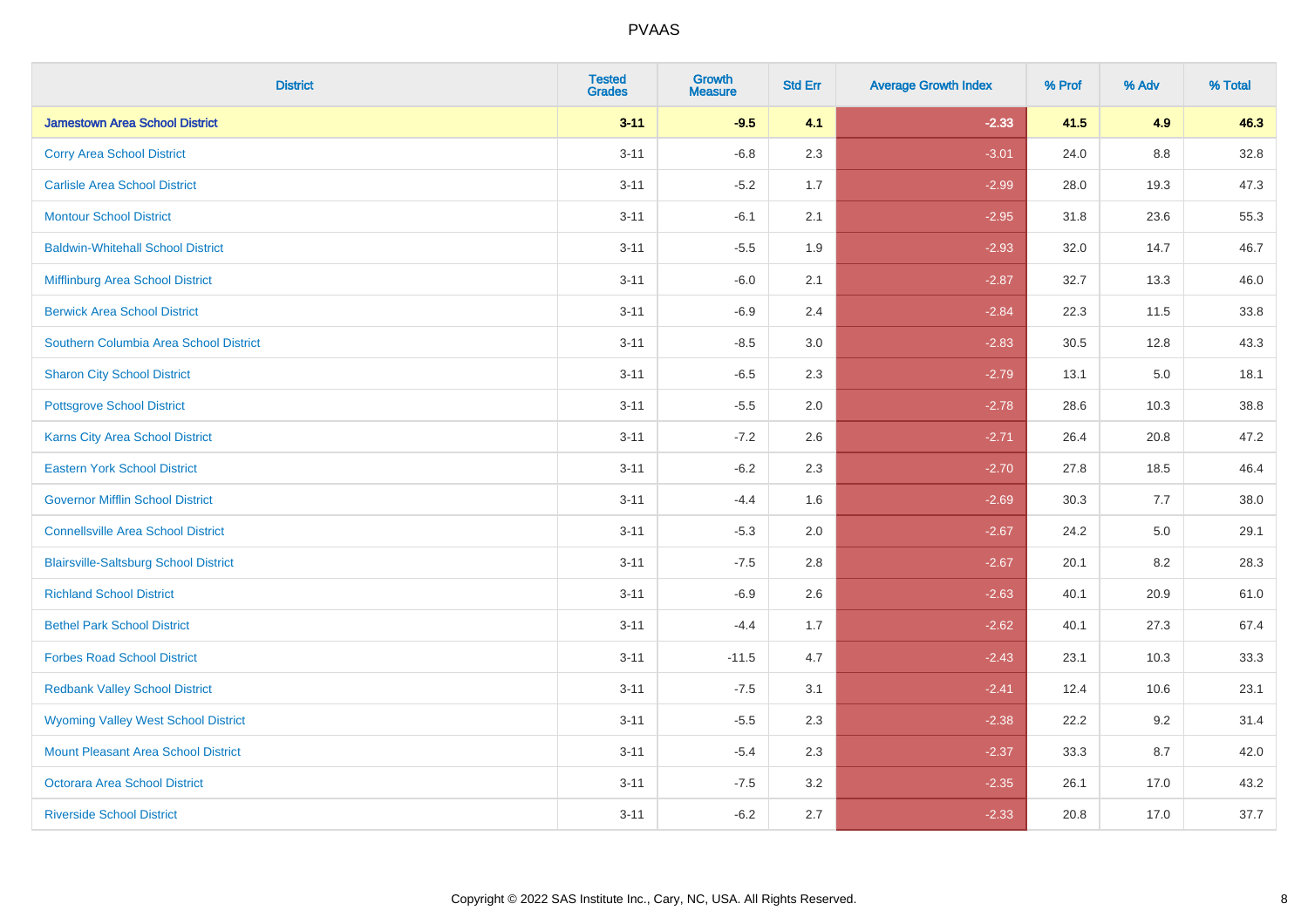| <b>District</b>                                | <b>Tested</b><br><b>Grades</b> | <b>Growth</b><br><b>Measure</b> | <b>Std Err</b> | <b>Average Growth Index</b> | % Prof | % Adv   | % Total |
|------------------------------------------------|--------------------------------|---------------------------------|----------------|-----------------------------|--------|---------|---------|
| <b>Jamestown Area School District</b>          | $3 - 11$                       | $-9.5$                          | 4.1            | $-2.33$                     | 41.5   | 4.9     | 46.3    |
| <b>Jamestown Area School District</b>          | $3 - 11$                       | $-9.5$                          | 4.1            | $-2.33$                     | 41.5   | 4.9     | 46.3    |
| <b>Commodore Perry School District</b>         | $3 - 11$                       | $-10.4$                         | 4.5            | $-2.30$                     | 29.4   | 5.9     | 35.3    |
| <b>Susquenita School District</b>              | $3 - 11$                       | $-5.9$                          | 2.6            | $-2.28$                     | 30.6   | 13.9    | 44.4    |
| <b>Owen J Roberts School District</b>          | $3 - 11$                       | $-3.5$                          | 1.5            | $-2.27$                     | 36.8   | 24.4    | 61.2    |
| <b>Elizabeth Forward School District</b>       | $3 - 11$                       | $-5.5$                          | 2.5            | $-2.25$                     | 32.2   | 12.8    | 45.0    |
| <b>Western Beaver County School District</b>   | $3 - 11$                       | $-9.3$                          | 4.2            | $-2.20$                     | 45.1   | 3.9     | 49.0    |
| North Schuylkill School District               | $3 - 11$                       | $-4.7$                          | 2.2            | $-2.16$                     | 20.2   | 11.7    | 31.9    |
| <b>Elk Lake School District</b>                | $3 - 11$                       | $-6.1$                          | 2.9            | $-2.12$                     | 26.3   | 11.6    | 37.9    |
| <b>East Allegheny School District</b>          | $3 - 11$                       | $-6.4$                          | 3.0            | $-2.11$                     | 21.0   | 7.4     | 28.4    |
| <b>West Greene School District</b>             | $3 - 11$                       | $-8.1$                          | 3.9            | $-2.08$                     | 31.0   | 11.9    | 42.9    |
| <b>Wellsboro Area School District</b>          | $3 - 11$                       | $-6.3$                          | 3.0            | $-2.08$                     | 24.4   | 13.4    | 37.8    |
| <b>Boyertown Area School District</b>          | $3 - 11$                       | $-2.9$                          | 1.4            | $-2.06$                     | 30.8   | 22.6    | 53.4    |
| <b>Freedom Area School District</b>            | $3 - 11$                       | $-6.3$                          | 3.1            | $-2.04$                     | 22.9   | 8.4     | 31.3    |
| <b>Riverside Beaver County School District</b> | $3 - 11$                       | $-5.5$                          | 2.7            | $-2.03$                     | 35.8   | 23.2    | 59.0    |
| <b>Kiski Area School District</b>              | $3 - 11$                       | $-4.0$                          | 2.0            | $-1.99$                     | 23.1   | 18.2    | 41.3    |
| <b>Titusville Area School District</b>         | $3 - 11$                       | $-5.0$                          | 2.5            | $-1.98$                     | 26.5   | $6.8\,$ | 33.3    |
| Lehigh Valley Academy Regional Charter School  | $3 - 11$                       | $-5.9$                          | 3.0            | $-1.98$                     | 20.0   | 7.7     | 27.7    |
| <b>North East School District</b>              | $3 - 11$                       | $-5.3$                          | 2.7            | $-1.97$                     | 31.7   | 24.8    | 56.4    |
| Schuylkill Haven Area School District          | $3 - 11$                       | $-5.3$                          | 2.7            | $-1.96$                     | 22.2   | 11.6    | 33.8    |
| Southern Lehigh School District                | $3 - 11$                       | $-4.1$                          | 2.1            | $-1.94$                     | 39.3   | 28.0    | 67.2    |
| Millersburg Area School District               | $3 - 11$                       | $-6.6$                          | 3.4            | $-1.92$                     | 24.1   | 10.3    | 34.5    |
| <b>Jenkintown School District</b>              | $3 - 11$                       | $-7.9$                          | 4.1            | $-1.92$                     | 34.1   | 27.3    | 61.4    |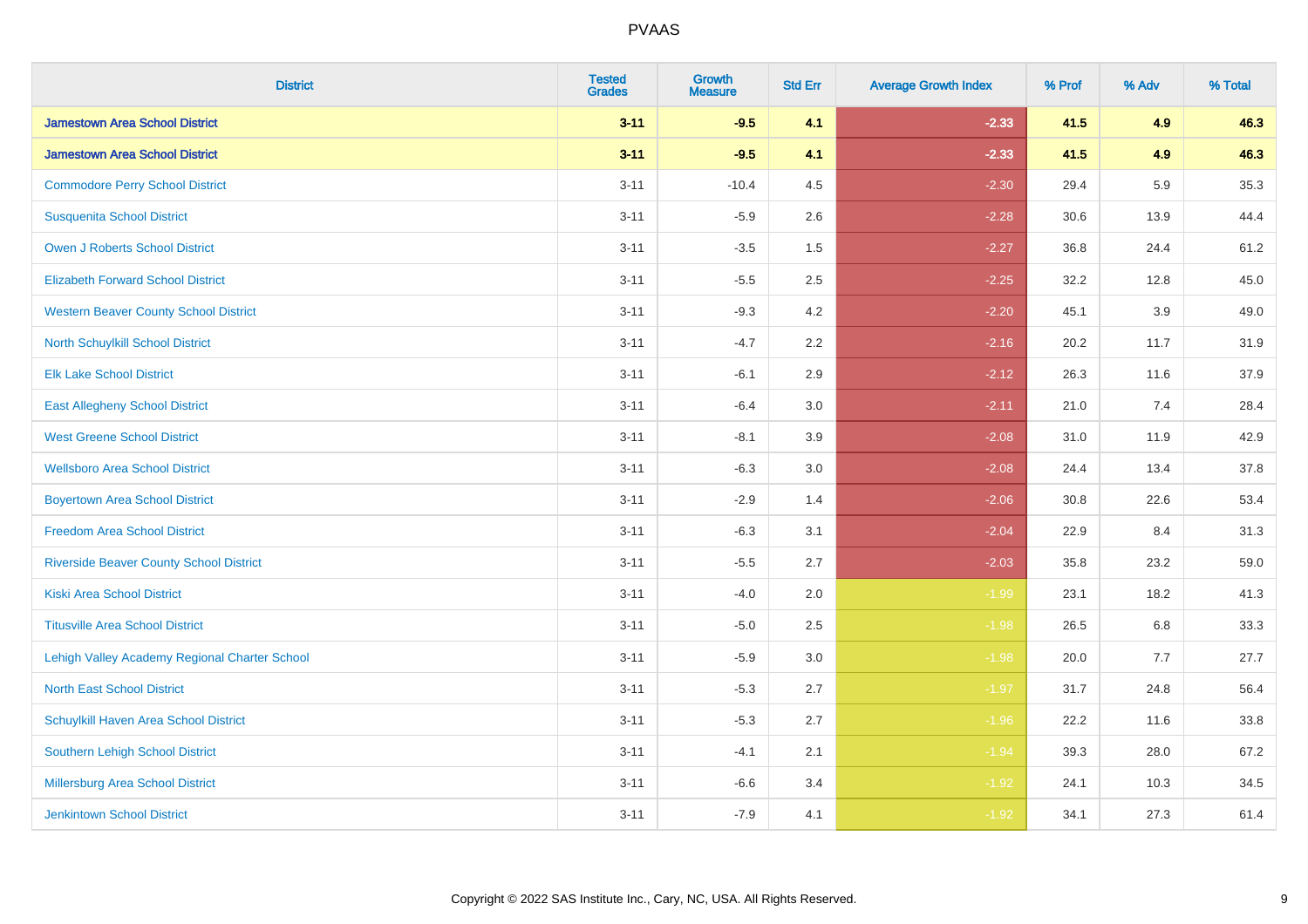| <b>District</b>                            | <b>Tested</b><br><b>Grades</b> | <b>Growth</b><br><b>Measure</b> | <b>Std Err</b> | <b>Average Growth Index</b> | % Prof | % Adv | % Total |
|--------------------------------------------|--------------------------------|---------------------------------|----------------|-----------------------------|--------|-------|---------|
| <b>Jamestown Area School District</b>      | $3 - 11$                       | $-9.5$                          | 4.1            | $-2.33$                     | 41.5   | 4.9   | 46.3    |
| <b>Penn Cambria School District</b>        | $3 - 11$                       | $-4.5$                          | 2.4            | $-1.86$                     | 27.3   | 15.8  | 43.2    |
| <b>Montgomery Area School District</b>     | $3 - 11$                       | $-5.8$                          | 3.2            | $-1.83$                     | 25.0   | 11.5  | 36.5    |
| <b>West Chester Area School District</b>   | $3 - 11$                       | $-2.1$                          | 1.2            | $-1.83$                     | 36.4   | 23.2  | 59.6    |
| <b>Pleasant Valley School District</b>     | $3 - 11$                       | $-3.3$                          | 1.8            | $-1.80$                     | 28.5   | 10.4  | 39.0    |
| New Kensington-Arnold School District      | $3 - 11$                       | $-5.8$                          | 3.2            | $-1.80$                     | 10.8   | 1.2   | 12.0    |
| Renaissance Academy Charter School         | $3 - 11$                       | $-5.6$                          | 3.1            | $-1.79$                     | 28.4   | 18.5  | 46.9    |
| <b>Oxford Area School District</b>         | $3 - 11$                       | $-3.1$                          | 1.8            | $-1.77$                     | 27.5   | 14.5  | 42.0    |
| Southern Huntingdon County School District | $3 - 11$                       | $-5.9$                          | 3.4            | $-1.76$                     | 32.8   | 4.9   | 37.7    |
| <b>Union Area School District</b>          | $3 - 11$                       | $-6.5$                          | 3.8            | $-1.70$                     | 30.6   | 12.2  | 42.9    |
| Hatboro-Horsham School District            | $3 - 11$                       | $-2.7$                          | 1.6            | $-1.65$                     | 27.9   | 17.9  | 45.8    |
| <b>Steelton-Highspire School District</b>  | $3 - 11$                       | $-5.3$                          | 3.2            | $-1.65$                     | 13.9   | 0.0   | 13.9    |
| <b>Hollidaysburg Area School District</b>  | $3 - 11$                       | $-2.7$                          | 1.6            | $-1.64$                     | 32.6   | 15.2  | 47.8    |
| <b>Laurel Highlands School District</b>    | $3 - 11$                       | $-3.8$                          | 2.3            | $-1.63$                     | 20.9   | 14.6  | 35.4    |
| Insight PA Cyber Charter School            | $3 - 11$                       | $-9.4$                          | 5.8            | $-1.62$                     | 25.6   | 4.6   | 30.2    |
| <b>Slippery Rock Area School District</b>  | $3 - 11$                       | $-3.8$                          | 2.5            | $-1.56$                     | 30.8   | 21.9  | 52.7    |
| <b>Charleroi School District</b>           | $3 - 11$                       | $-4.3$                          | 2.7            | $-1.55$                     | 22.2   | 15.9  | 38.1    |
| <b>Ridgway Area School District</b>        | $3 - 11$                       | $-6.1$                          | 4.0            | $-1.53$                     | 42.2   | 15.6  | 57.8    |
| <b>Nazareth Area School District</b>       | $3 - 11$                       | $-2.5$                          | 1.7            | $-1.53$                     | 29.2   | 24.6  | 53.8    |
| <b>Crestwood School District</b>           | $3 - 11$                       | $-3.4$                          | 2.2            | $-1.52$                     | 33.1   | 21.7  | 54.9    |
| <b>Towanda Area School District</b>        | $3 - 11$                       | $-4.0$                          | 2.6            | $-1.52$                     | 24.8   | 9.9   | 34.8    |
| <b>Greater Johnstown School District</b>   | $3 - 11$                       | $-3.5$                          | 2.4            | $-1.45$                     | 10.3   | 1.3   | 11.5    |
| Salisbury-Elk Lick School District         | $3 - 11$                       | $-8.4$                          | 5.8            | $-1.45$                     | 33.3   | 5.6   | 38.9    |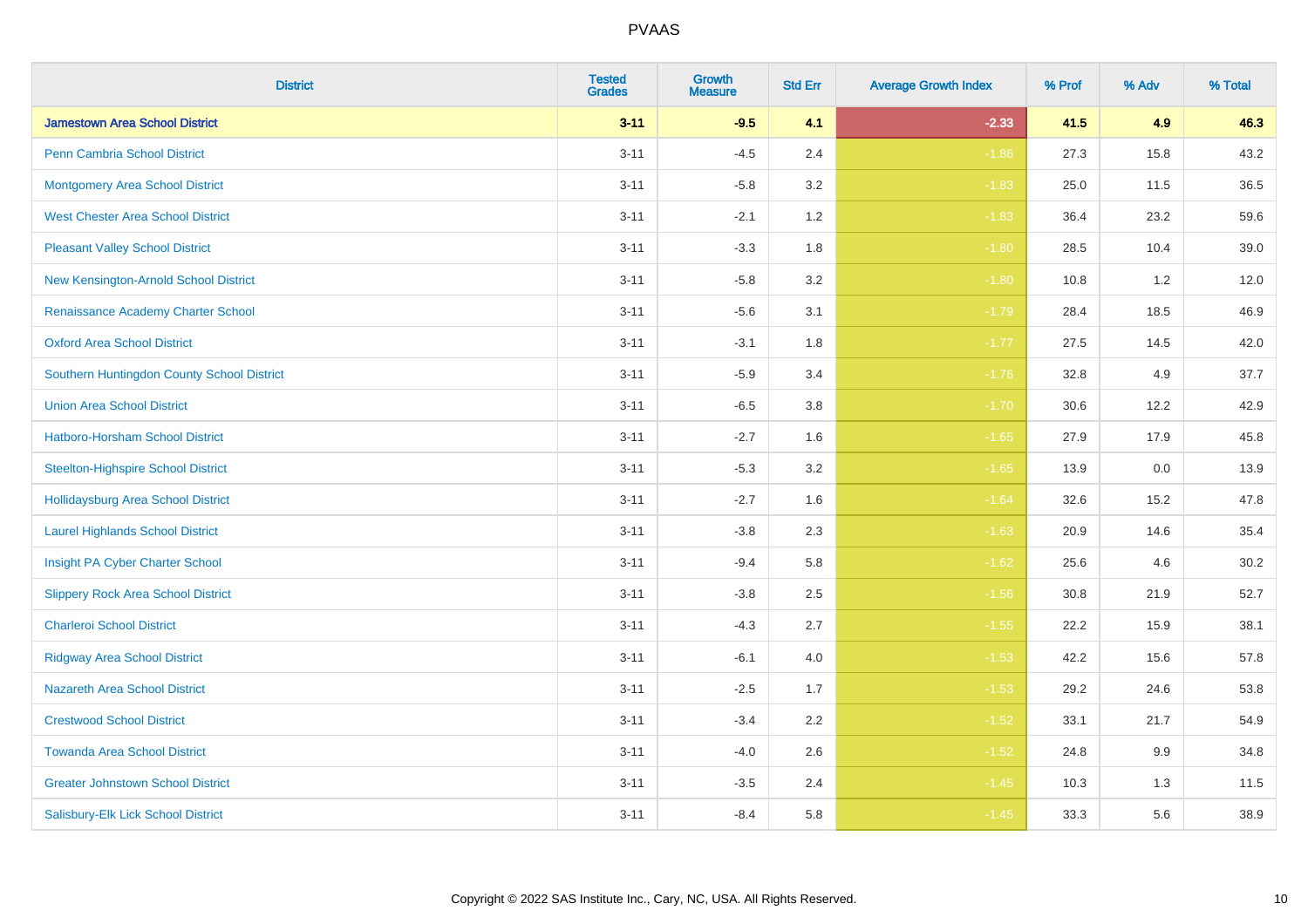| <b>District</b>                              | <b>Tested</b><br><b>Grades</b> | <b>Growth</b><br><b>Measure</b> | <b>Std Err</b> | <b>Average Growth Index</b> | % Prof | % Adv   | % Total |
|----------------------------------------------|--------------------------------|---------------------------------|----------------|-----------------------------|--------|---------|---------|
| <b>Jamestown Area School District</b>        | $3 - 11$                       | $-9.5$                          | 4.1            | $-2.33$                     | 41.5   | 4.9     | 46.3    |
| <b>Rochester Area School District</b>        | $3 - 11$                       | $-5.7$                          | 3.9            | $-1.45$                     | 14.9   | 2.1     | 17.0    |
| <b>Middletown Area School District</b>       | $3 - 11$                       | $-3.4$                          | 2.4            | $-1.44$                     | 34.3   | 15.2    | 49.4    |
| <b>Weatherly Area School District</b>        | $3 - 11$                       | $-5.8$                          | 4.0            | $-1.44$                     | 32.1   | 8.9     | 41.1    |
| <b>Franklin Area School District</b>         | $3 - 11$                       | $-3.7$                          | 2.6            | $-1.43$                     | 30.5   | 5.9     | 36.4    |
| <b>Chester-Upland School District</b>        | $3 - 11$                       | $-3.6$                          | 2.6            | $-1.38$                     | 1.6    | 0.0     | 1.6     |
| <b>Dubois Area School District</b>           | $3 - 11$                       | $-2.8$                          | 2.0            | $-1.37$                     | 35.5   | 19.0    | 54.6    |
| <b>Southern Fulton School District</b>       | $3 - 11$                       | $-5.1$                          | 4.0            | $-1.29$                     | 21.7   | 13.0    | 34.8    |
| <b>Shenandoah Valley School District</b>     | $3 - 11$                       | $-4.5$                          | 3.5            | $-1.29$                     | 14.3   | 0.0     | 14.3    |
| <b>Springfield Township School District</b>  | $3 - 11$                       | $-3.9$                          | 3.1            | $-1.27$                     | 37.2   | 30.8    | 68.1    |
| <b>Propel Charter School-Homestead</b>       | $3 - 11$                       | $-5.0$                          | 3.9            | $-1.27$                     | 7.3    | 0.0     | 7.3     |
| <b>Cornell School District</b>               | $3 - 11$                       | $-5.5$                          | 4.6            | $-1.20$                     | 11.3   | 3.2     | 14.5    |
| <b>Susquehanna Community School District</b> | $3 - 11$                       | $-4.5$                          | $3.8\,$        | $-1.19$                     | 31.9   | $8.8\,$ | 40.7    |
| <b>Shaler Area School District</b>           | $3 - 11$                       | $-2.1$                          | 1.8            | $-1.18$                     | 32.0   | 13.0    | 45.0    |
| Northwestern Lehigh School District          | $3 - 11$                       | $-2.4$                          | 2.1            | $-1.14$                     | 41.7   | 17.9    | 59.5    |
| <b>Shamokin Area School District</b>         | $3 - 11$                       | $-2.6$                          | 2.5            | $-1.06$                     | 19.6   | $9.8\,$ | 29.3    |
| <b>Sugar Valley Rural Charter School</b>     | $3 - 11$                       | $-3.6$                          | 3.7            | $-0.98$                     | 10.3   | 0.0     | 10.3    |
| <b>Uniontown Area School District</b>        | $3 - 11$                       | $-2.8$                          | 3.1            | $-0.91$                     | 31.7   | 7.3     | 39.0    |
| <b>Minersville Area School District</b>      | $3 - 11$                       | $-2.9$                          | 3.4            | $-0.86$                     | 27.4   | 9.7     | 37.1    |
| <b>Northgate School District</b>             | $3 - 11$                       | $-3.0$                          | 3.4            | $-0.85$                     | 35.6   | 6.8     | 42.4    |
| Albert Gallatin Area School District         | $3 - 11$                       | $-1.7$                          | 2.3            | $-0.72$                     | 31.9   | 20.7    | 52.7    |
| <b>Norwin School District</b>                | $3 - 11$                       | $-1.1$                          | 1.6            | $-0.70$                     | 37.7   | 27.6    | 65.2    |
| Northern Bedford County School District      | $3 - 11$                       | $-2.3$                          | 3.3            | $-0.69$                     | 26.2   | 16.9    | 43.1    |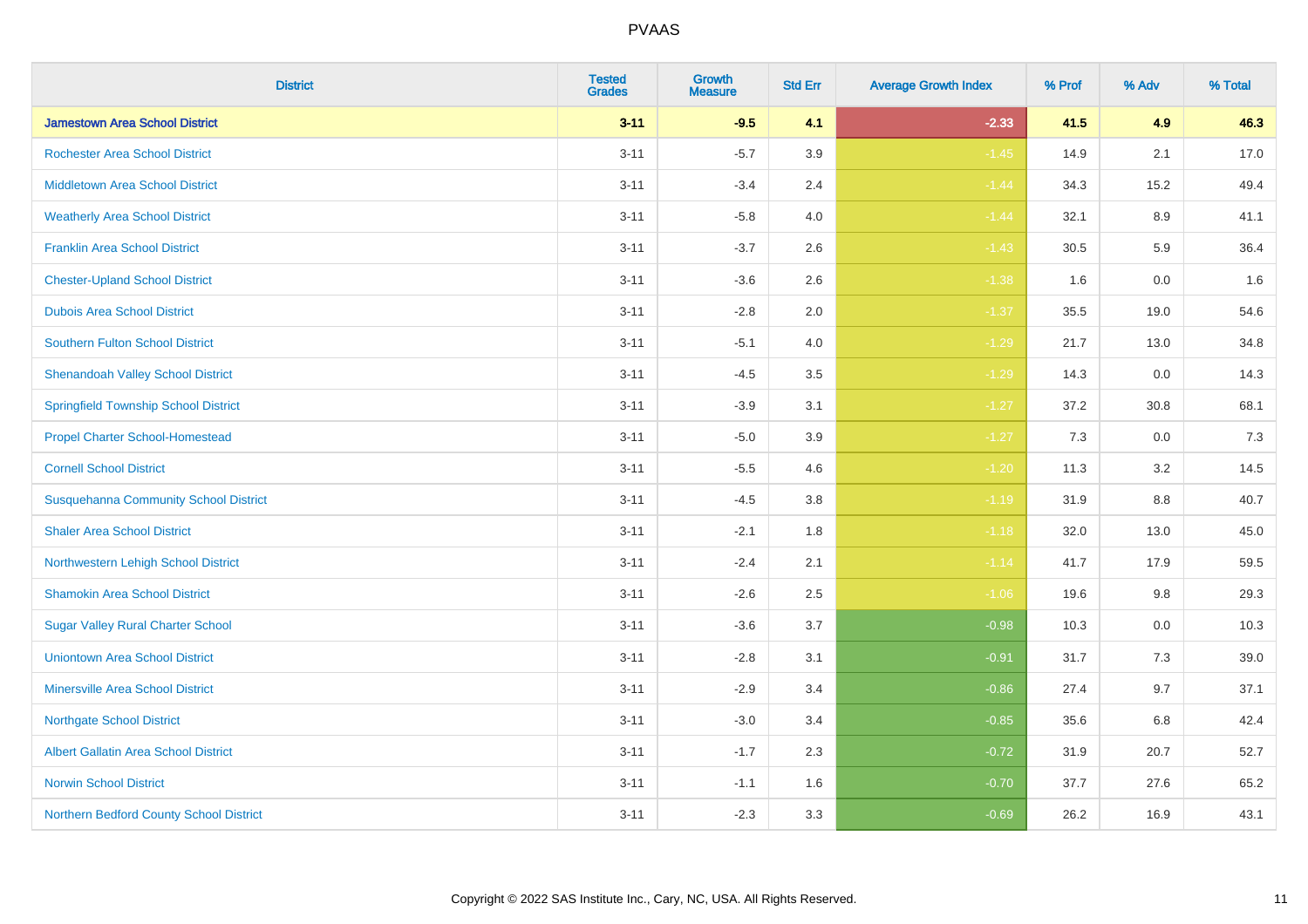| <b>District</b>                             | <b>Tested</b><br><b>Grades</b> | <b>Growth</b><br><b>Measure</b> | <b>Std Err</b> | <b>Average Growth Index</b> | % Prof | % Adv | % Total |
|---------------------------------------------|--------------------------------|---------------------------------|----------------|-----------------------------|--------|-------|---------|
| <b>Jamestown Area School District</b>       | $3 - 11$                       | $-9.5$                          | 4.1            | $-2.33$                     | 41.5   | 4.9   | 46.3    |
| <b>New Brighton Area School District</b>    | $3 - 11$                       | $-2.1$                          | 3.2            | $-0.65$                     | 31.5   | 11.1  | 42.6    |
| Propel Charter School - Braddock Hills      | $3 - 11$                       | $-2.1$                          | 3.3            | $-0.63$                     | 4.8    | 3.2   | 8.1     |
| <b>Lebanon School District</b>              | $3 - 11$                       | $-1.2$                          | 1.9            | $-0.63$                     | 15.2   | 6.4   | 21.6    |
| <b>Carlynton School District</b>            | $3 - 11$                       | $-2.0$                          | 3.2            | $-0.62$                     | 27.9   | 5.2   | 33.1    |
| <b>Exeter Township School District</b>      | $3 - 11$                       | $-1.0$                          | 1.7            | $-0.58$                     | 27.2   | 15.6  | 42.8    |
| South Eastern School District               | $3 - 11$                       | $-1.0$                          | 1.8            | $-0.55$                     | 36.4   | 17.1  | 53.5    |
| <b>Highlands School District</b>            | $3 - 11$                       | $-1.3$                          | 2.3            | $-0.55$                     | 32.6   | 10.5  | 43.0    |
| <b>Lakeview School District</b>             | $3 - 11$                       | $-1.9$                          | 3.5            | $-0.53$                     | 41.5   | 12.3  | 53.8    |
| <b>York Academy Regional Charter School</b> | $3 - 11$                       | $-2.3$                          | 4.4            | $-0.52$                     | 23.5   | 2.0   | 25.5    |
| <b>Allegheny Valley School District</b>     | $3 - 11$                       | $-1.9$                          | 3.9            | $-0.48$                     | 31.8   | 11.4  | 43.2    |
| <b>Schuylkill Valley School District</b>    | $3 - 11$                       | $-1.0$                          | 2.2            | $-0.47$                     | 29.8   | 20.2  | 50.0    |
| <b>Chichester School District</b>           | $3 - 11$                       | $-1.8$                          | 4.2            | $-0.44$                     | 40.0   | 14.0  | 54.0    |
| <b>Farrell Area School District</b>         | $3 - 11$                       | $-1.9$                          | 4.2            | $-0.44$                     | 9.3    | 11.6  | 20.9    |
| <b>Burrell School District</b>              | $3 - 11$                       | $-1.5$                          | 3.3            | $-0.44$                     | 27.8   | 17.7  | 45.6    |
| <b>Forest Area School District</b>          | $3 - 11$                       | $-1.8$                          | 4.7            | $-0.37$                     | 18.9   | 15.1  | 34.0    |
| <b>Westmont Hilltop School District</b>     | $3 - 11$                       | $-1.0$                          | 2.8            | $-0.36$                     | 33.3   | 14.7  | 48.0    |
| <b>Pine Grove Area School District</b>      | $3 - 11$                       | $-1.1$                          | 3.0            | $-0.36$                     | 29.5   | 14.3  | 43.8    |
| <b>Everett Area School District</b>         | $3 - 11$                       | $-1.1$                          | 3.1            | $-0.34$                     | 34.2   | 13.2  | 47.4    |
| <b>Palmerton Area School District</b>       | $3 - 11$                       | $-0.9$                          | 2.7            | $-0.34$                     | 34.3   | 14.3  | 48.6    |
| <b>Clairton City School District</b>        | $3 - 11$                       | $-1.6$                          | 5.0            | $-0.32$                     | 3.8    | 0.5   | 4.4     |
| <b>South Allegheny School District</b>      | $3 - 11$                       | $-0.9$                          | 3.1            | $-0.30$                     | 23.8   | 2.5   | 26.2    |
| Northern Lebanon School District            | $3 - 11$                       | $-0.7$                          | 2.3            | $-0.29$                     | 18.8   | 6.8   | 25.6    |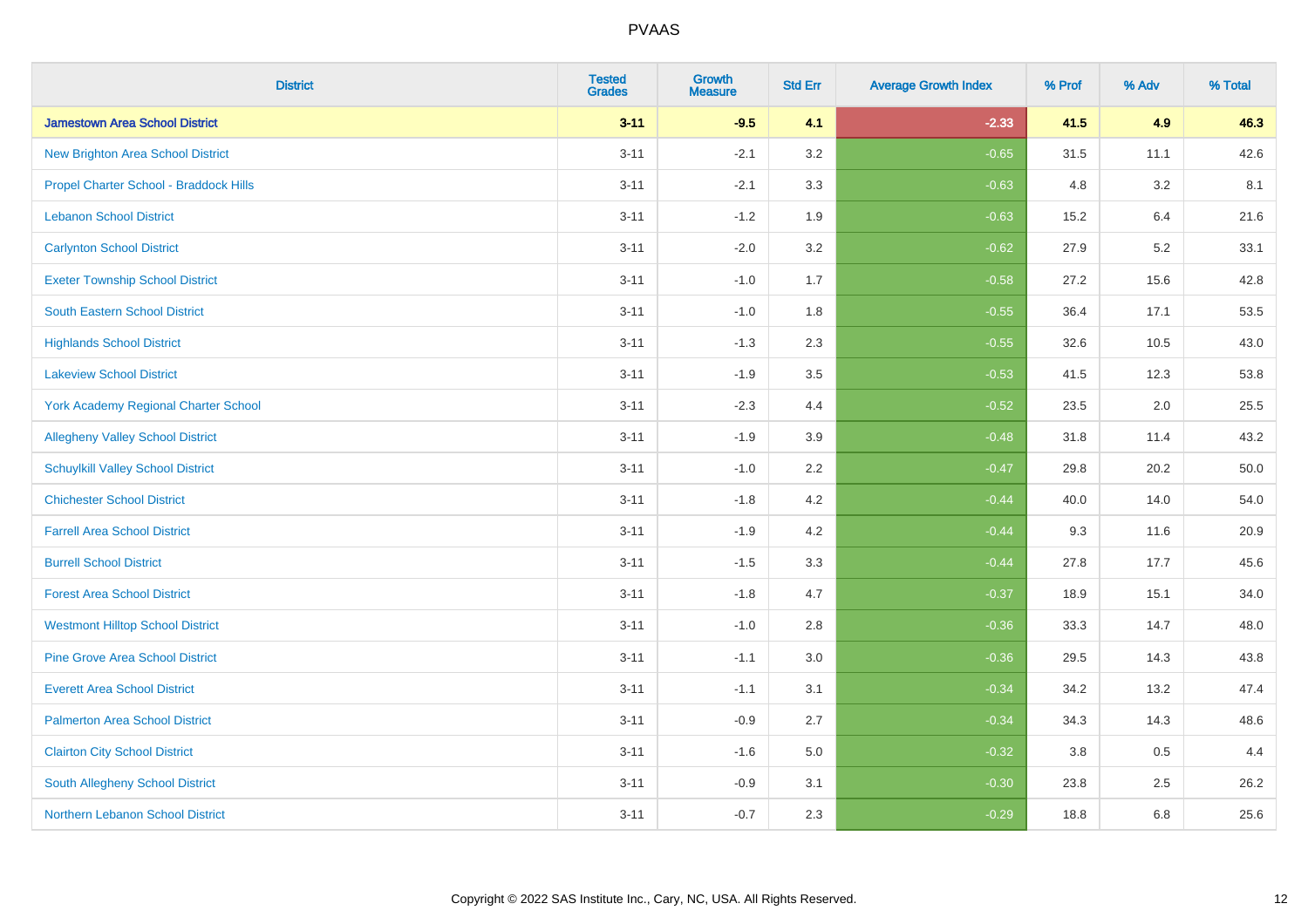| <b>District</b>                                  | <b>Tested</b><br><b>Grades</b> | <b>Growth</b><br><b>Measure</b> | <b>Std Err</b> | <b>Average Growth Index</b> | % Prof | % Adv | % Total  |
|--------------------------------------------------|--------------------------------|---------------------------------|----------------|-----------------------------|--------|-------|----------|
| <b>Jamestown Area School District</b>            | $3 - 11$                       | $-9.5$                          | 4.1            | $-2.33$                     | 41.5   | 4.9   | 46.3     |
| <b>Blacklick Valley School District</b>          | $3 - 11$                       | $-0.9$                          | 3.9            | $-0.23$                     | 7.7    | 7.7   | 15.4     |
| <b>Claysburg-Kimmel School District</b>          | $3 - 11$                       | $-1.2$                          | 5.2            | $-0.22$                     | 5.0    | 0.0   | $5.0\,$  |
| Jeannette City School District                   | $3 - 11$                       | $-0.7$                          | 3.4            | $-0.20$                     | 26.8   | 4.1   | 30.9     |
| South Side Area School District                  | $3 - 11$                       | $-0.6$                          | 3.1            | $-0.19$                     | 24.0   | 28.0  | 52.0     |
| <b>Central Greene School District</b>            | $3 - 11$                       | $-0.4$                          | 2.5            | $-0.15$                     | 27.8   | 14.8  | 42.6     |
| <b>Greencastle-Antrim School District</b>        | $3 - 11$                       | $-0.3$                          | 2.0            | $-0.14$                     | 30.9   | 22.2  | 53.1     |
| <b>Otto-Eldred School District</b>               | $3 - 11$                       | $-0.5$                          | 3.5            | $-0.13$                     | 35.8   | 10.5  | 46.3     |
| <b>Fairfield Area School District</b>            | $3 - 11$                       | $-0.5$                          | 3.6            | $-0.13$                     | 43.9   | 6.1   | 50.0     |
| <b>Wilson Area School District</b>               | $3 - 11$                       | $-0.3$                          | 2.4            | $-0.12$                     | 35.4   | 14.6  | $50.0\,$ |
| <b>Harrisburg City School District</b>           | $3 - 11$                       | $-0.2$                          | 2.0            | $-0.11$                     | 6.0    | 2.0   | 8.0      |
| <b>Brockway Area School District</b>             | $3 - 11$                       | $-0.4$                          | 3.5            | $-0.11$                     | 41.2   | 13.8  | 55.0     |
| Northern Cambria School District                 | $3 - 11$                       | $-0.3$                          | 3.4            | $-0.09$                     | 26.5   | $1.2$ | 27.7     |
| <b>Warren County School District</b>             | $3 - 11$                       | $-0.1$                          | 1.6            | $-0.06$                     | 26.7   | 9.7   | 36.4     |
| Southern Tioga School District                   | $3 - 11$                       | $-0.1$                          | 2.8            | $-0.03$                     | 26.3   | 10.3  | 36.6     |
| <b>Penn Hills School District</b>                | $3 - 11$                       | 0.0                             | 2.4            | 0.02                        | 18.4   | 7.1   | 25.6     |
| Community Academy Of Philadelphia Charter School | $3 - 11$                       | 0.1                             | 2.6            | 0.06                        | 9.7    | 2.6   | 12.4     |
| <b>Tidioute Community Charter School</b>         | $3 - 11$                       | 0.8                             | 4.4            | 0.19                        | 18.1   | 6.9   | 25.0     |
| <b>Hamburg Area School District</b>              | $3 - 11$                       | 0.6                             | 2.4            | 0.25                        | 28.0   | 15.5  | 43.6     |
| <b>Shippensburg Area School District</b>         | $3 - 11$                       | 0.5                             | 1.8            | 0.26                        | 23.5   | 22.8  | 46.3     |
| <b>Jersey Shore Area School District</b>         | $3 - 11$                       | 0.7                             | 2.5            | 0.27                        | 39.3   | 13.6  | 52.9     |
| <b>New Foundations Charter School</b>            | $3 - 11$                       | 0.6                             | 2.2            | 0.29                        | 22.4   | 4.0   | 26.4     |
| <b>Hopewell Area School District</b>             | $3 - 11$                       | 0.8                             | 2.6            | 0.31                        | 34.5   | 12.4  | 46.9     |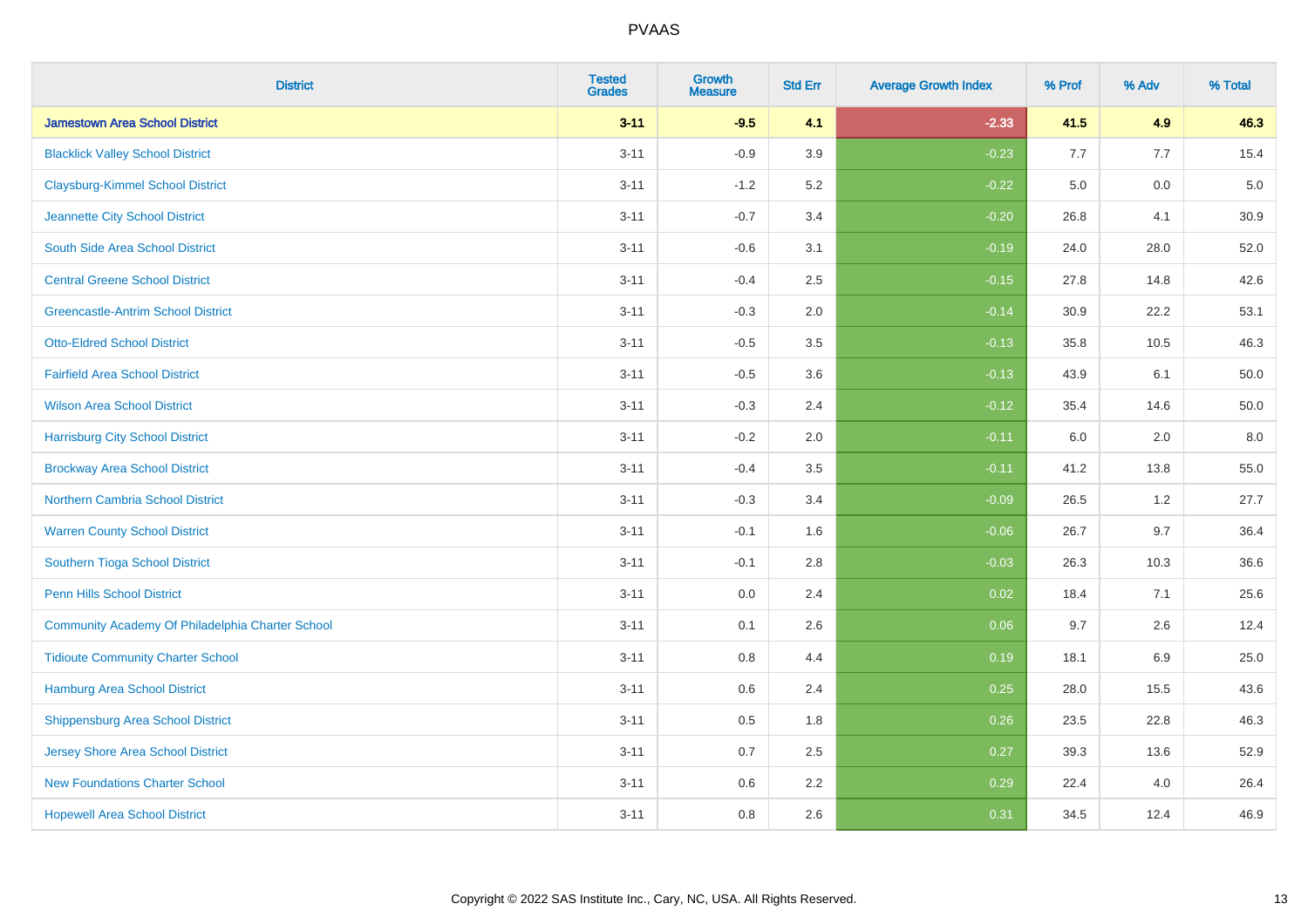| <b>District</b>                                | <b>Tested</b><br><b>Grades</b> | <b>Growth</b><br><b>Measure</b> | <b>Std Err</b> | <b>Average Growth Index</b> | % Prof | % Adv | % Total |
|------------------------------------------------|--------------------------------|---------------------------------|----------------|-----------------------------|--------|-------|---------|
| <b>Jamestown Area School District</b>          | $3 - 11$                       | $-9.5$                          | 4.1            | $-2.33$                     | 41.5   | 4.9   | 46.3    |
| <b>North Star School District</b>              | $3 - 11$                       | 1.1                             | 3.3            | 0.34                        | 26.2   | 20.0  | 46.2    |
| <b>Wattsburg Area School District</b>          | $3 - 11$                       | 1.0                             | 2.7            | 0.36                        | 20.4   | 12.4  | 32.7    |
| <b>Upper Adams School District</b>             | $3 - 11$                       | 0.9                             | 2.5            | 0.37                        | 33.0   | 17.0  | 50.0    |
| Pennsylvania Cyber Charter School              | $3 - 11$                       | 0.6                             | 1.5            | 0.37                        | 20.8   | 8.1   | 28.9    |
| <b>Reach Cyber Charter School</b>              | $3 - 11$                       | 1.4                             | 3.6            | 0.40                        | 32.9   | 15.2  | 48.1    |
| <b>Austin Area School District</b>             | $3 - 11$                       | 2.6                             | 6.0            | 0.43                        | 25.0   | 18.8  | 43.8    |
| <b>Brentwood Borough School District</b>       | $3 - 11$                       | 1.3                             | 3.0            | 0.44                        | 20.2   | 16.0  | 36.2    |
| Juniata Valley School District                 | $3 - 11$                       | 1.6                             | 3.2            | 0.51                        | 23.1   | 9.4   | 32.5    |
| Shenango Area School District                  | $3 - 11$                       | 1.7                             | 3.2            | 0.52                        | 41.4   | 13.8  | 55.3    |
| <b>Seneca Valley School District</b>           | $3 - 11$                       | 0.8                             | 1.4            | 0.54                        | 40.6   | 25.2  | 65.8    |
| <b>Oley Valley School District</b>             | $3 - 11$                       | 1.4                             | 2.4            | 0.56                        | 37.4   | 23.9  | 61.4    |
| <b>Upper Moreland Township School District</b> | $3 - 11$                       | 1.1                             | 2.0            | 0.56                        | 24.8   | 26.6  | 51.3    |
| <b>Bensalem Township School District</b>       | $3 - 11$                       | 1.0                             | 1.6            | 0.63                        | 24.3   | 10.7  | 34.9    |
| <b>Springfield School District</b>             | $3 - 11$                       | 1.2                             | 1.7            | 0.69                        | 31.8   | 25.2  | 56.9    |
| <b>Williams Valley School District</b>         | $3 - 11$                       | 2.6                             | 3.7            | 0.69                        | 17.0   | 5.1   | 22.0    |
| <b>Mercer Area School District</b>             | $3 - 11$                       | $2.2\,$                         | 3.1            | 0.70                        | 24.4   | 11.8  | 36.2    |
| <b>Forest Hills School District</b>            | $3 - 11$                       | 1.8                             | 2.5            | 0.71                        | 28.8   | 10.3  | 39.1    |
| <b>Tunkhannock Area School District</b>        | $3 - 11$                       | 1.4                             | 2.0            | 0.71                        | 29.8   | 18.1  | 47.9    |
| <b>School Lane Charter School</b>              | $3 - 11$                       | 2.6                             | 3.6            | 0.72                        | 23.1   | 18.7  | 41.8    |
| <b>Lewisburg Area School District</b>          | $3 - 11$                       | 1.7                             | 2.4            | 0.72                        | 35.9   | 35.9  | 71.8    |
| <b>Penn-Delco School District</b>              | $3 - 11$                       | 1.3                             | 1.8            | 0.75                        | 26.5   | 12.6  | 39.1    |
| <b>Moon Area School District</b>               | $3 - 11$                       | 1.5                             | 1.8            | 0.86                        | 34.5   | 25.5  | 60.0    |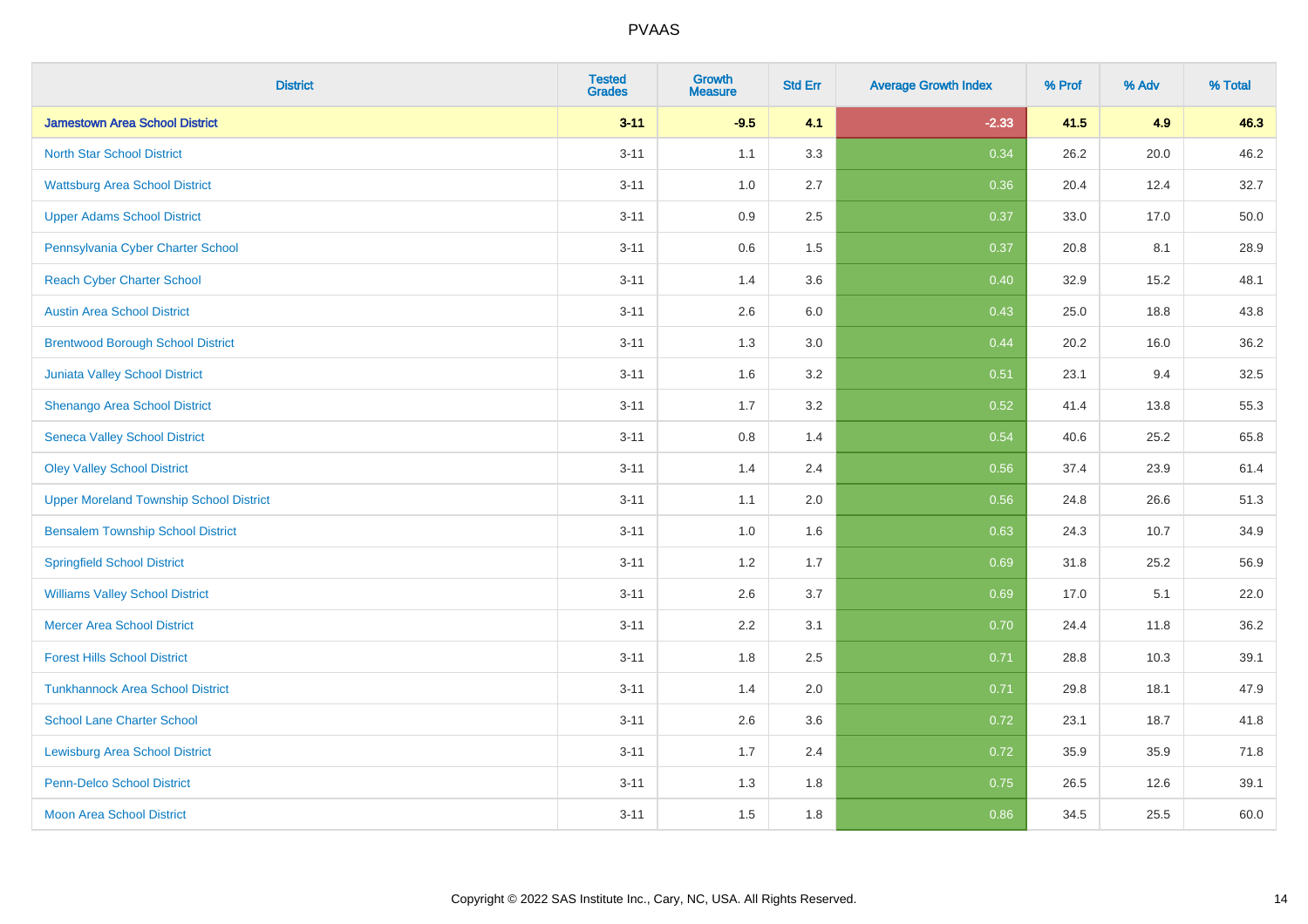| <b>District</b>                           | <b>Tested</b><br><b>Grades</b> | <b>Growth</b><br><b>Measure</b> | <b>Std Err</b> | <b>Average Growth Index</b> | % Prof | % Adv | % Total |
|-------------------------------------------|--------------------------------|---------------------------------|----------------|-----------------------------|--------|-------|---------|
| <b>Jamestown Area School District</b>     | $3 - 11$                       | $-9.5$                          | 4.1            | $-2.33$                     | 41.5   | 4.9   | 46.3    |
| <b>Blackhawk School District</b>          | $3 - 11$                       | 2.0                             | 2.3            | 0.87                        | 34.6   | 20.7  | 55.3    |
| Aspira Bilingual Cyber Charter School     | $3 - 11$                       | 5.1                             | 5.8            | 0.87                        | 4.8    | 0.0   | 4.8     |
| Hope For Hyndman Charter School           | $3 - 11$                       | 5.1                             | 5.8            | 0.88                        | 14.3   | 7.1   | 21.4    |
| <b>Clarion Area School District</b>       | $3 - 11$                       | 3.2                             | 3.7            | 0.88                        | 31.7   | 13.3  | 45.0    |
| West Jefferson Hills School District      | $3 - 11$                       | 1.9                             | 1.9            | 0.99                        | 34.8   | 27.3  | 62.1    |
| <b>Galeton Area School District</b>       | $3 - 11$                       | 5.4                             | 5.4            | 1.01                        | 33.3   | 22.2  | 55.6    |
| <b>Sharpsville Area School District</b>   | $3 - 11$                       | 3.8                             | 3.7            | 1.04                        | 41.1   | 23.2  | 64.3    |
| <b>Bermudian Springs School District</b>  | $3 - 11$                       | 2.5                             | 2.4            | 1.05                        | 31.8   | 23.5  | 55.3    |
| <b>Haverford Township School District</b> | $3 - 11$                       | 1.4                             | 1.4            | 1.05                        | 36.7   | 26.3  | 63.0    |
| <b>Athens Area School District</b>        | $3 - 11$                       | 2.6                             | 2.3            | 1.11                        | 34.9   | 12.3  | 47.3    |
| <b>Esperanza Cyber Charter School</b>     | $3 - 11$                       | 7.1                             | 6.1            | $1.15$                      | 8.8    | 2.9   | 11.8    |
| <b>Solanco School District</b>            | $3 - 11$                       | 2.2                             | 1.8            | 1.18                        | 27.2   | 15.0  | 42.3    |
| Johnsonburg Area School District          | $3 - 11$                       | $5.0\,$                         | 3.9            | 1.27                        | 35.5   | 11.8  | 47.4    |
| Pennsylvania Virtual Charter School       | $3 - 11$                       | 4.4                             | 3.4            | 1.31                        | 29.8   | 21.2  | 51.0    |
| <b>Ringgold School District</b>           | $3 - 11$                       | 2.9                             | 2.2            | 1.32                        | 23.8   | 13.3  | 37.1    |
| <b>Keystone School District</b>           | $3 - 11$                       | 7.8                             | 5.7            | 1.37                        | 35.0   | 45.0  | 80.0    |
| Philipsburg-Osceola Area School District  | $3 - 11$                       | 4.1                             | 3.0            | 1.37                        | 22.5   | 16.2  | 38.8    |
| <b>Western Wayne School District</b>      | $3 - 11$                       | 3.6                             | 2.6            | 1.39                        | 30.8   | 16.2  | 47.0    |
| <b>Midd-West School District</b>          | $3 - 11$                       | 3.6                             | 2.6            | 1.42                        | 28.6   | 25.0  | 53.6    |
| <b>Conestoga Valley School District</b>   | $3 - 11$                       | 2.4                             | 1.7            | 1.43                        | 35.0   | 23.5  | 58.5    |
| <b>Gateway School District</b>            | $3 - 11$                       | 3.1                             | 2.0            | 1.55                        | 35.7   | 18.5  | 54.2    |
| <b>Fort Leboeuf School District</b>       | $3 - 11$                       | 3.5                             | 2.2            | 1.58                        | 32.0   | 16.8  | 48.8    |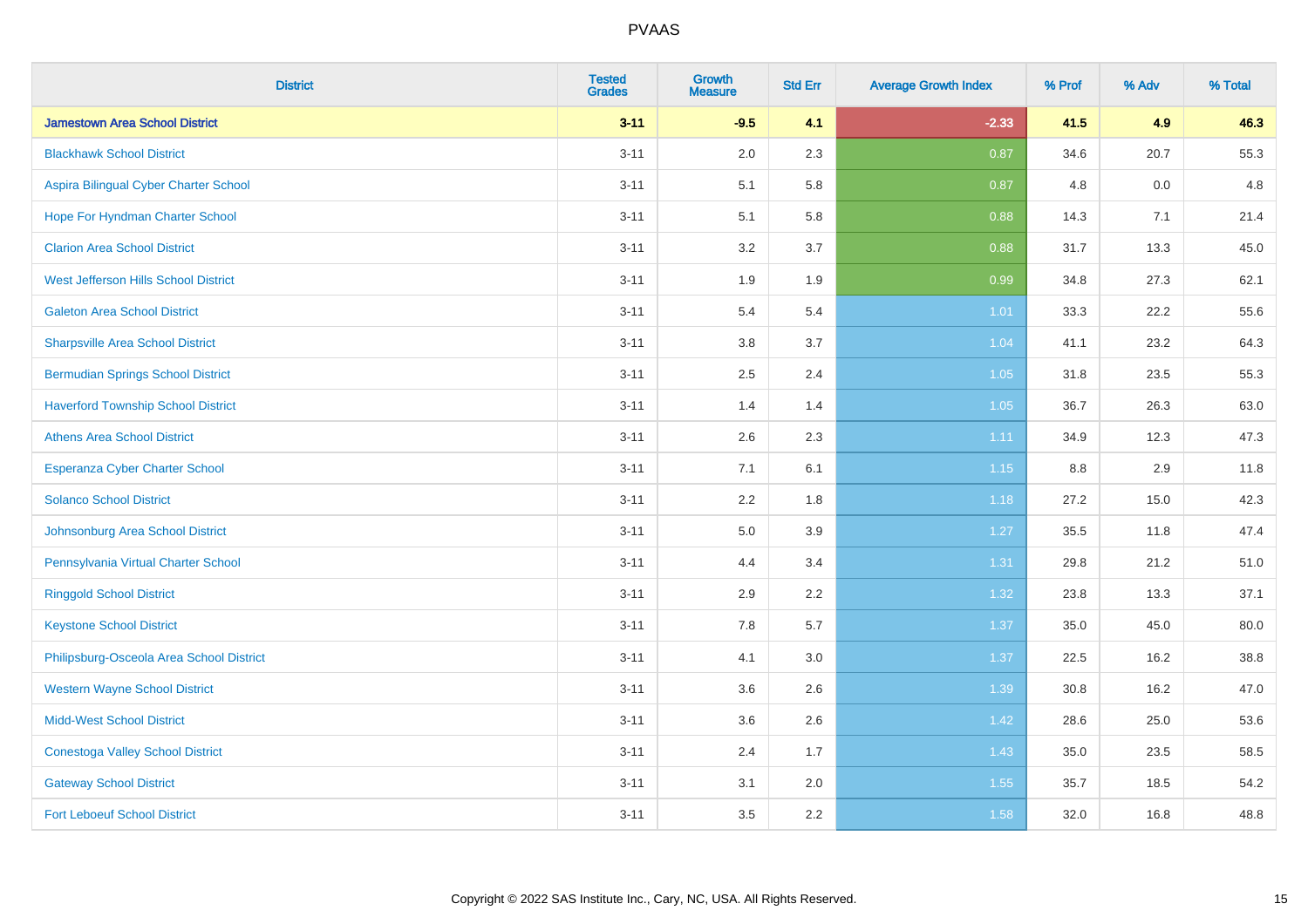| <b>District</b>                                | <b>Tested</b><br><b>Grades</b> | <b>Growth</b><br><b>Measure</b> | <b>Std Err</b> | <b>Average Growth Index</b> | % Prof | % Adv | % Total |
|------------------------------------------------|--------------------------------|---------------------------------|----------------|-----------------------------|--------|-------|---------|
| <b>Jamestown Area School District</b>          | $3 - 11$                       | $-9.5$                          | 4.1            | $-2.33$                     | 41.5   | 4.9   | 46.3    |
| <b>Salisbury Township School District</b>      | $3 - 11$                       | 5.8                             | 3.6            | 1.62                        | 24.4   | 12.6  | 37.0    |
| <b>Halifax Area School District</b>            | $3 - 11$                       | 5.8                             | 3.5            | 1.64                        | 32.1   | 18.9  | 50.9    |
| <b>Penn-Trafford School District</b>           | $3 - 11$                       | 2.9                             | 1.8            | 1.68                        | 46.3   | 26.2  | 72.5    |
| <b>Port Allegany School District</b>           | $3 - 11$                       | 6.5                             | 3.7            | 1.74                        | 26.4   | 11.3  | 37.7    |
| <b>Mt Lebanon School District</b>              | $3 - 11$                       | 2.4                             | 1.3            | 1.79                        | 39.3   | 37.4  | 76.8    |
| Leechburg Area School District                 | $3 - 11$                       | 7.0                             | 3.9            | 1.79                        | 37.7   | 4.9   | 42.6    |
| <b>Sayre Area School District</b>              | $3 - 11$                       | 5.8                             | 3.2            | 1.81                        | 30.3   | 21.0  | 51.3    |
| Perkiomen Valley School District               | $3 - 11$                       | 2.7                             | 1.5            | 1.83                        | 35.0   | 25.3  | 60.3    |
| <b>United School District</b>                  | $3 - 11$                       | 6.3                             | 3.3            | 1.89                        | 38.8   | 16.3  | 55.0    |
| Eastern Lebanon County School District         | $3 - 11$                       | 4.0                             | 2.1            | 1.89                        | 23.5   | 11.5  | 35.0    |
| <b>Spring Grove Area School District</b>       | $3 - 11$                       | 3.9                             | 2.0            | 1.90                        | 30.0   | 23.0  | 53.0    |
| South Middleton School District                | $3 - 11$                       | 4.4                             | 2.2            | 1.95                        | 31.1   | 16.4  | 47.5    |
| <b>Keystone Central School District</b>        | $3 - 11$                       | 3.6                             | 1.8            | 2.04                        | 27.1   | 14.6  | 41.8    |
| Northampton Area School District               | $3 - 11$                       | 3.2                             | 1.5            | 2.05                        | 29.8   | 17.9  | 47.7    |
| Northeastern York School District              | $3 - 11$                       | $3.8\,$                         | 1.8            | 2.11                        | 32.7   | 21.0  | 53.7    |
| <b>Muncy School District</b>                   | $3 - 11$                       | 6.9                             | 3.3            | 2.12                        | 37.6   | 18.8  | 56.4    |
| <b>Brookville Area School District</b>         | $3 - 11$                       | 6.8                             | 3.1            | 2.19                        | 46.1   | 14.6  | 60.7    |
| <b>Mastery Charter School - Hardy Williams</b> | $3 - 11$                       | 6.6                             | 3.0            | 2.21                        | 24.7   | 1.2   | 25.9    |
| <b>Blue Ridge School District</b>              | $3 - 11$                       | 8.3                             | 3.7            | 2.24                        | 29.6   | 9.3   | 38.9    |
| East Pennsboro Area School District            | $3 - 11$                       | 4.8                             | 2.1            | 2.26                        | 36.8   | 16.9  | 53.7    |
| <b>Brandywine Heights Area School District</b> | $3 - 11$                       | 5.8                             | 2.6            | 2.27                        | 27.7   | 28.6  | 56.2    |
| Huntingdon Area School District                | $3 - 11$                       | 5.8                             | 2.6            | 2.28                        | 27.8   | 17.4  | 45.2    |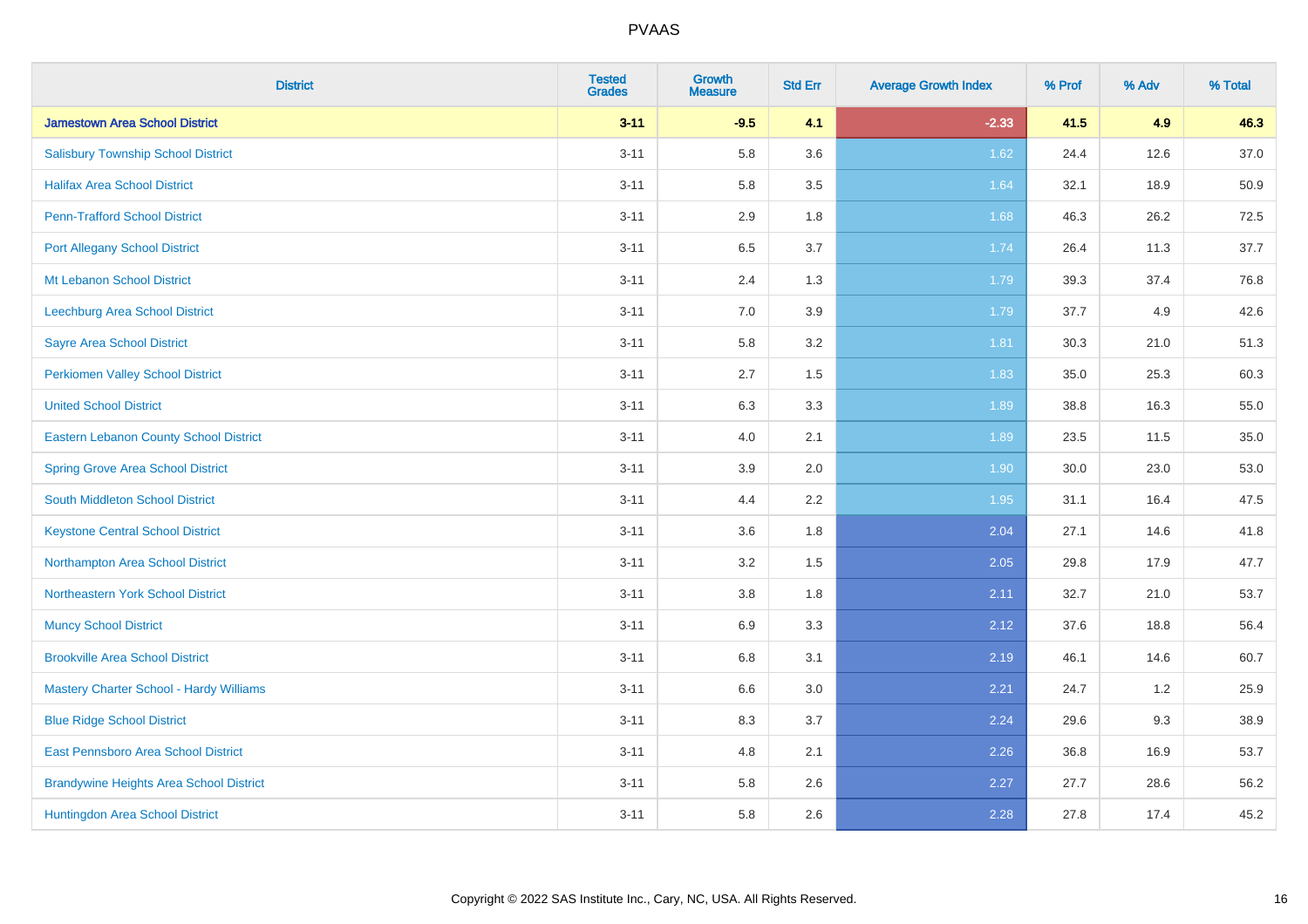| <b>District</b>                           | <b>Tested</b><br><b>Grades</b> | <b>Growth</b><br><b>Measure</b> | <b>Std Err</b> | <b>Average Growth Index</b> | % Prof | % Adv | % Total |
|-------------------------------------------|--------------------------------|---------------------------------|----------------|-----------------------------|--------|-------|---------|
| <b>Jamestown Area School District</b>     | $3 - 11$                       | $-9.5$                          | 4.1            | $-2.33$                     | 41.5   | 4.9   | 46.3    |
| <b>Red Lion Area School District</b>      | $3 - 11$                       | 4.5                             | 1.9            | 2.31                        | 32.3   | 21.5  | 53.8    |
| <b>Bentworth School District</b>          | $3 - 11$                       | 7.0                             | 3.0            | 2.36                        | 26.6   | 17.0  | 43.6    |
| <b>Homer-Center School District</b>       | $3 - 11$                       | 8.8                             | 3.5            | 2.53                        | 38.0   | 17.7  | 55.8    |
| <b>Palisades School District</b>          | $3 - 11$                       | 7.7                             | 2.9            | 2.66                        | 27.8   | 20.3  | 48.1    |
| <b>Bedford Area School District</b>       | $3 - 11$                       | 6.4                             | 2.4            | 2.68                        | 31.0   | 20.6  | 51.6    |
| Saint Marys Area School District          | $3 - 11$                       | 6.0                             | 2.2            | 2.69                        | 35.4   | 18.3  | 53.7    |
| <b>Crawford Central School District</b>   | $3 - 11$                       | 5.7                             | 2.1            | 2.71                        | 26.4   | 15.8  | 42.1    |
| <b>Great Valley School District</b>       | $3 - 11$                       | 5.4                             | 2.0            | 2.77                        | 33.8   | 33.5  | 67.3    |
| <b>Canton Area School District</b>        | $3 - 11$                       | 8.4                             | 2.9            | 2.92                        | 13.8   | 23.0  | 36.8    |
| <b>Bald Eagle Area School District</b>    | $3 - 11$                       | 7.6                             | 2.5            | 3.00                        | 31.6   | 15.6  | 47.3    |
| <b>Line Mountain School District</b>      | $3 - 11$                       | 11.7                            | 3.9            | 3.01                        | 40.4   | 42.3  | 82.7    |
| <b>Lower Dauphin School District</b>      | $3 - 11$                       | 5.3                             | 1.8            | 3.03                        | 30.6   | 26.8  | 57.5    |
| <b>Upper Perkiomen School District</b>    | $3 - 11$                       | 5.7                             | 1.9            | 3.04                        | 25.4   | 19.9  | 45.4    |
| <b>Greenwood School District</b>          | $3 - 11$                       | 11.3                            | 3.6            | 3.14                        | 31.2   | 32.8  | 63.9    |
| <b>Avon Grove Charter School</b>          | $3 - 11$                       | 9.8                             | 3.1            | 3.18                        | 32.4   | 26.0  | 58.4    |
| <b>Penncrest School District</b>          | $3 - 11$                       | 6.0                             | 1.9            | 3.24                        | 31.1   | 16.9  | 48.0    |
| <b>Upper Dauphin Area School District</b> | $3 - 11$                       | 16.5                            | 5.1            | 3.26                        | 37.5   | 26.8  | 64.3    |
| <b>Steel Valley School District</b>       | $3 - 11$                       | 11.1                            | 3.3            | 3.33                        | 34.8   | 10.1  | 44.9    |
| South Fayette Township School District    | $3 - 11$                       | 6.0                             | 1.8            | 3.33                        | 32.2   | 38.3  | 70.5    |
| <b>Bellefonte Area School District</b>    | $3 - 11$                       | 6.7                             | 2.0            | 3.34                        | 28.8   | 21.5  | 50.2    |
| <b>Conrad Weiser Area School District</b> | $3 - 11$                       | 7.1                             | 2.1            | 3.34                        | 28.2   | 14.4  | 42.6    |
| <b>Wilmington Area School District</b>    | $3 - 11$                       | 11.1                            | 3.3            | 3.37                        | 29.8   | 26.2  | 56.0    |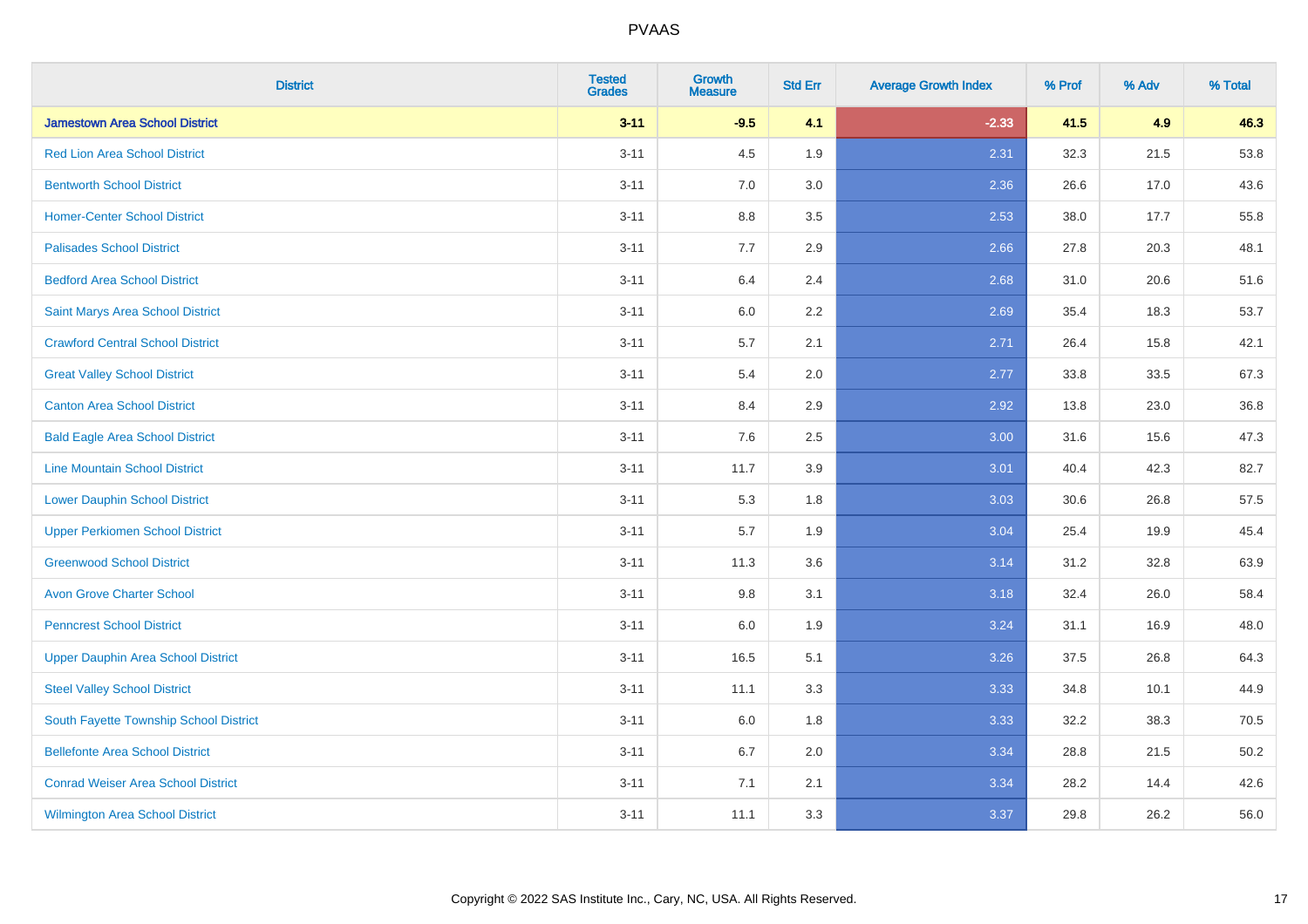| <b>District</b>                                | <b>Tested</b><br><b>Grades</b> | <b>Growth</b><br><b>Measure</b> | <b>Std Err</b> | <b>Average Growth Index</b> | % Prof | % Adv | % Total |
|------------------------------------------------|--------------------------------|---------------------------------|----------------|-----------------------------|--------|-------|---------|
| <b>Jamestown Area School District</b>          | $3 - 11$                       | $-9.5$                          | 4.1            | $-2.33$                     | 41.5   | 4.9   | 46.3    |
| <b>Fairview School District</b>                | $3 - 11$                       | 8.3                             | 2.4            | 3.43                        | 41.9   | 34.9  | 76.7    |
| <b>North Pocono School District</b>            | $3 - 11$                       | 13.1                            | 3.7            | 3.54                        | 31.4   | 33.3  | 64.7    |
| <b>York Suburban School District</b>           | $3 - 11$                       | 7.4                             | 2.1            | 3.55                        | 24.9   | 31.2  | 56.1    |
| Oil City Area School District                  | $3 - 11$                       | 8.6                             | 2.4            | 3.56                        | 29.1   | 13.1  | 42.2    |
| <b>Reading School District</b>                 | $3 - 11$                       | 4.3                             | 1.2            | 3.71                        | 16.8   | 6.0   | 22.8    |
| <b>Spring Cove School District</b>             | $3 - 11$                       | 9.1                             | 2.4            | 3.77                        | 31.8   | 25.4  | 57.1    |
| <b>Hampton Township School District</b>        | $3 - 11$                       | 7.4                             | 2.0            | 3.79                        | 37.9   | 39.2  | 77.0    |
| <b>Hazleton Area School District</b>           | $3 - 11$                       | 6.0                             | 1.6            | 3.85                        | 20.5   | 9.0   | 29.5    |
| <b>Warrior Run School District</b>             | $3 - 11$                       | 10.5                            | 2.7            | 3.86                        | 34.1   | 16.8  | 50.9    |
| <b>Dallas School District</b>                  | $3 - 11$                       | 8.1                             | 2.1            | 3.87                        | 32.4   | 22.4  | 54.8    |
| Phoenixville Area School District              | $3 - 11$                       | 7.3                             | 1.8            | 3.96                        | 32.3   | 27.6  | 59.8    |
| Abington Heights School District               | $3 - 11$                       | $6.7\,$                         | 1.7            | 4.00                        | 33.8   | 31.7  | 65.5    |
| Downingtown Area School District               | $3 - 11$                       | 4.4                             | 1.1            | 4.06                        | 30.1   | 32.0  | 62.2    |
| <b>Ephrata Area School District</b>            | $3 - 11$                       | 6.8                             | 1.7            | 4.08                        | 31.6   | 17.1  | 48.8    |
| <b>Valley View School District</b>             | $3 - 11$                       | 9.3                             | 2.2            | 4.18                        | 26.6   | 23.1  | 49.7    |
| <b>Laurel School District</b>                  | $3 - 11$                       | 13.0                            | 3.1            | 4.19                        | 30.3   | 15.7  | 46.1    |
| Pennsylvania Leadership Charter School         | $3 - 11$                       | 8.0                             | 1.9            | 4.22                        | 33.1   | 27.8  | 60.9    |
| <b>Wallenpaupack Area School District</b>      | $3 - 11$                       | $8.8\,$                         | 2.1            | 4.28                        | 28.5   | 18.9  | 47.4    |
| <b>Coudersport Area School District</b>        | $3 - 11$                       | 14.8                            | 3.4            | 4.33                        | 34.7   | 28.0  | 62.7    |
| <b>Lower Moreland Township School District</b> | $3 - 11$                       | 8.7                             | 2.0            | 4.35                        | 38.2   | 33.2  | 71.4    |
| <b>Pennsbury School District</b>               | $3 - 11$                       | 5.6                             | 1.3            | 4.38                        | 37.7   | 27.7  | 65.4    |
| Northern York County School District           | $3 - 11$                       | 8.4                             | 1.8            | 4.63                        | 24.3   | 23.1  | 47.4    |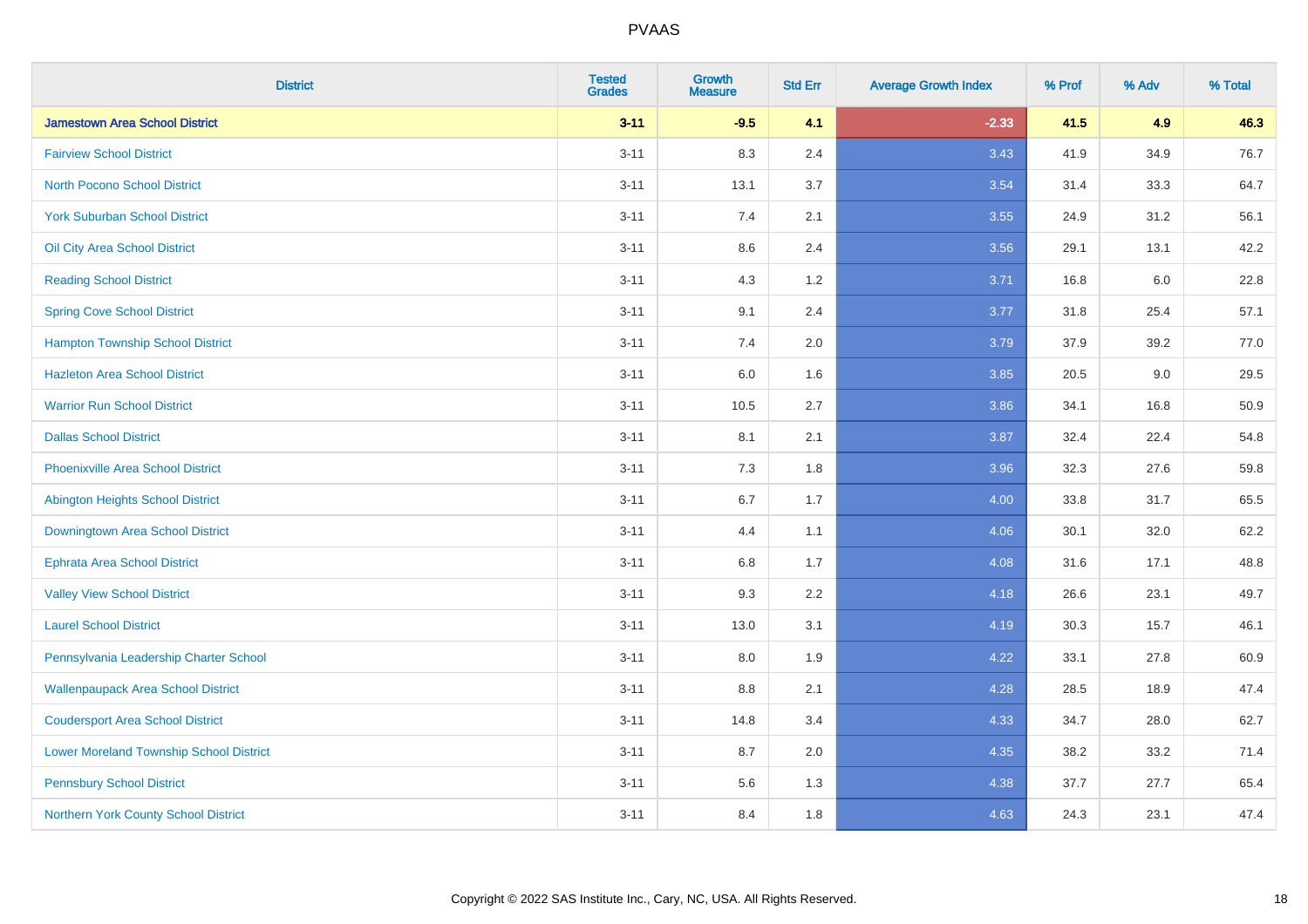| <b>District</b>                              | <b>Tested</b><br><b>Grades</b> | <b>Growth</b><br><b>Measure</b> | <b>Std Err</b> | <b>Average Growth Index</b> | % Prof | % Adv | % Total |
|----------------------------------------------|--------------------------------|---------------------------------|----------------|-----------------------------|--------|-------|---------|
| <b>Jamestown Area School District</b>        | $3 - 11$                       | $-9.5$                          | 4.1            | $-2.33$                     | 41.5   | 4.9   | 46.3    |
| <b>Stroudsburg Area School District</b>      | $3 - 11$                       | 7.5                             | 1.6            | 4.70                        | 30.4   | 18.3  | 48.7    |
| <b>West Perry School District</b>            | $3 - 11$                       | 11.0                            | 2.3            | 4.76                        | 26.9   | 20.5  | 47.4    |
| <b>Lakeland School District</b>              | $3 - 11$                       | 13.3                            | 2.8            | 4.80                        | 22.2   | 21.2  | 43.4    |
| <b>Penn Manor School District</b>            | $3 - 11$                       | 7.1                             | 1.5            | 4.82                        | 26.7   | 20.5  | 47.2    |
| <b>Iroquois School District</b>              | $3 - 11$                       | 13.6                            | 2.8            | 4.83                        | 33.3   | 16.0  | 49.4    |
| <b>Lehighton Area School District</b>        | $3 - 11$                       | 11.4                            | 2.4            | 4.84                        | 30.5   | 24.9  | 55.3    |
| <b>Belle Vernon Area School District</b>     | $3 - 11$                       | 11.1                            | 2.3            | 4.88                        | 31.6   | 25.4  | 57.1    |
| <b>Quaker Valley School District</b>         | $3 - 11$                       | 12.2                            | 2.5            | 4.90                        | 39.5   | 26.4  | 65.9    |
| <b>Berlin Brothersvalley School District</b> | $3 - 11$                       | 19.6                            | 4.0            | 4.93                        | 28.3   | 41.3  | 69.6    |
| <b>West Branch Area School District</b>      | $3 - 11$                       | 17.0                            | 3.3            | 5.20                        | 47.1   | 19.1  | 66.2    |
| <b>Cornwall-Lebanon School District</b>      | $3 - 11$                       | 8.2                             | 1.6            | 5.24                        | 28.0   | 20.5  | 48.6    |
| Lake-Lehman School District                  | $3 - 11$                       | 14.9                            | 2.8            | 5.34                        | 25.8   | 22.5  | 48.3    |
| <b>Pine-Richland School District</b>         | $3 - 11$                       | 9.3                             | 1.7            | 5.56                        | 42.3   | 35.8  | 78.1    |
| <b>Pequea Valley School District</b>         | $3 - 11$                       | 18.0                            | 3.1            | 5.74                        | 29.2   | 37.5  | 66.7    |
| <b>Harbor Creek School District</b>          | $3 - 11$                       | 13.4                            | 2.3            | 5.80                        | 34.5   | 40.7  | 75.2    |
| <b>Punxsutawney Area School District</b>     | $3 - 11$                       | 15.8                            | 2.7            | 5.83                        | 18.6   | 29.0  | 47.6    |
| <b>Indiana Area School District</b>          | $3 - 11$                       | 12.0                            | 2.0            | 5.98                        | 30.0   | 30.4  | 60.3    |
| <b>Agora Cyber Charter School</b>            | $3 - 11$                       | 14.6                            | 2.4            | 6.03                        | 24.7   | 19.5  | 44.2    |
| <b>Franklin Regional School District</b>     | $3 - 11$                       | 11.3                            | 1.8            | 6.13                        | 30.0   | 35.0  | 65.0    |
| <b>Tuscarora School District</b>             | $3 - 11$                       | 13.4                            | 2.2            | 6.20                        | 37.1   | 26.3  | 63.4    |
| <b>Armstrong School District</b>             | $3 - 11$                       | 9.8                             | 1.6            | 6.22                        | 32.8   | 24.6  | 57.4    |
| <b>Cocalico School District</b>              | $3 - 11$                       | 12.3                            | 1.9            | 6.48                        | 28.2   | 32.3  | 60.5    |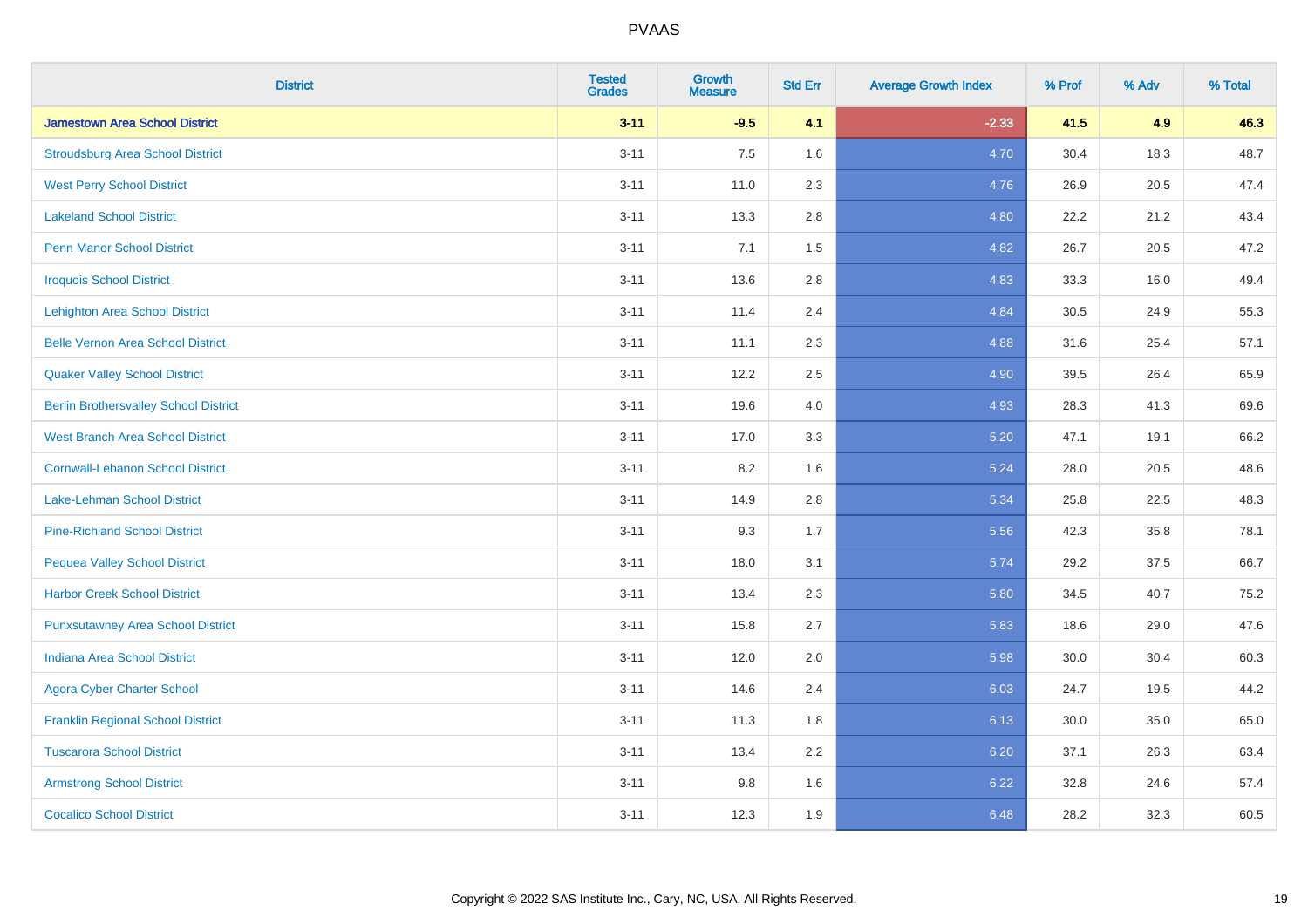| <b>District</b>                               | <b>Tested</b><br><b>Grades</b> | <b>Growth</b><br><b>Measure</b> | <b>Std Err</b> | <b>Average Growth Index</b> | % Prof | % Adv | % Total |
|-----------------------------------------------|--------------------------------|---------------------------------|----------------|-----------------------------|--------|-------|---------|
| <b>Jamestown Area School District</b>         | $3 - 11$                       | $-9.5$                          | 4.1            | $-2.33$                     | 41.5   | 4.9   | 46.3    |
| <b>Manheim Central School District</b>        | $3 - 11$                       | 12.8                            | 2.0            | 6.52                        | 27.8   | 35.4  | 63.2    |
| <b>Neshaminy School District</b>              | $3 - 11$                       | 8.6                             | 1.3            | 6.56                        | 31.3   | 23.9  | 55.2    |
| <b>Millcreek Township School District</b>     | $3 - 11$                       | 9.1                             | 1.4            | 6.61                        | 34.5   | 30.1  | 64.6    |
| <b>Methacton School District</b>              | $3 - 11$                       | 11.0                            | 1.6            | 6.94                        | 36.0   | 33.6  | 69.6    |
| <b>Whitehall-Coplay School District</b>       | $3 - 11$                       | 11.8                            | 1.7            | 7.06                        | 32.3   | 21.7  | 54.0    |
| <b>Upper Merion Area School District</b>      | $3 - 11$                       | 14.0                            | 2.0            | 7.15                        | 34.4   | 32.6  | 67.0    |
| <b>Danville Area School District</b>          | $3 - 11$                       | 18.4                            | 2.6            | 7.19                        | 32.0   | 46.1  | 78.1    |
| <b>Mountain View School District</b>          | $3 - 11$                       | 24.2                            | 3.4            | 7.20                        | 45.8   | 37.3  | 83.0    |
| <b>East Penn School District</b>              | $3 - 11$                       | 8.9                             | 1.2            | 7.61                        | 32.8   | 26.4  | 59.2    |
| <b>Mifflin County School District</b>         | $3 - 11$                       | 12.3                            | 1.6            | 7.69                        | 35.1   | 15.1  | 50.3    |
| <b>Upper Saint Clair School District</b>      | $3 - 11$                       | 13.8                            | 1.8            | 7.86                        | 32.2   | 44.5  | 76.7    |
| <b>Peters Township School District</b>        | $3 - 11$                       | 14.1                            | 1.7            | 8.16                        | 35.2   | 41.6  | 76.8    |
| <b>Saucon Valley School District</b>          | $3 - 11$                       | 18.9                            | 2.2            | 8.48                        | 26.0   | 39.6  | 65.6    |
| <b>Southern York County School District</b>   | $3 - 11$                       | 15.5                            | 1.8            | 8.48                        | 37.6   | 29.2  | 66.8    |
| <b>Marple Newtown School District</b>         | $3 - 11$                       | 20.6                            | 2.3            | 8.95                        | 31.1   | 42.7  | 73.8    |
| Palmyra Area School District                  | $3 - 11$                       | 16.2                            | 1.8            | 9.02                        | 38.8   | 34.0  | 72.8    |
| <b>Unionville-Chadds Ford School District</b> | $3 - 11$                       | 15.8                            | 1.7            | 9.12                        | 31.2   | 48.0  | 79.2    |
| <b>Wayne Highlands School District</b>        | $3 - 11$                       | 22.5                            | 2.5            | 9.16                        | 33.8   | 40.4  | 74.2    |
| Fox Chapel Area School District               | $3 - 11$                       | 17.6                            | 1.9            | 9.47                        | 22.9   | 52.0  | 74.9    |
| <b>Delaware Valley School District</b>        | $3 - 11$                       | 15.7                            | 1.6            | 9.62                        | 36.7   | 32.1  | 68.8    |
| New Hope-Solebury School District             | $3 - 11$                       | 28.8                            | 2.9            | 9.77                        | 31.6   | 50.0  | 81.6    |
| <b>Hempfield School District</b>              | $3 - 11$                       | 13.4                            | 1.3            | 10.53                       | 29.9   | 36.8  | 66.7    |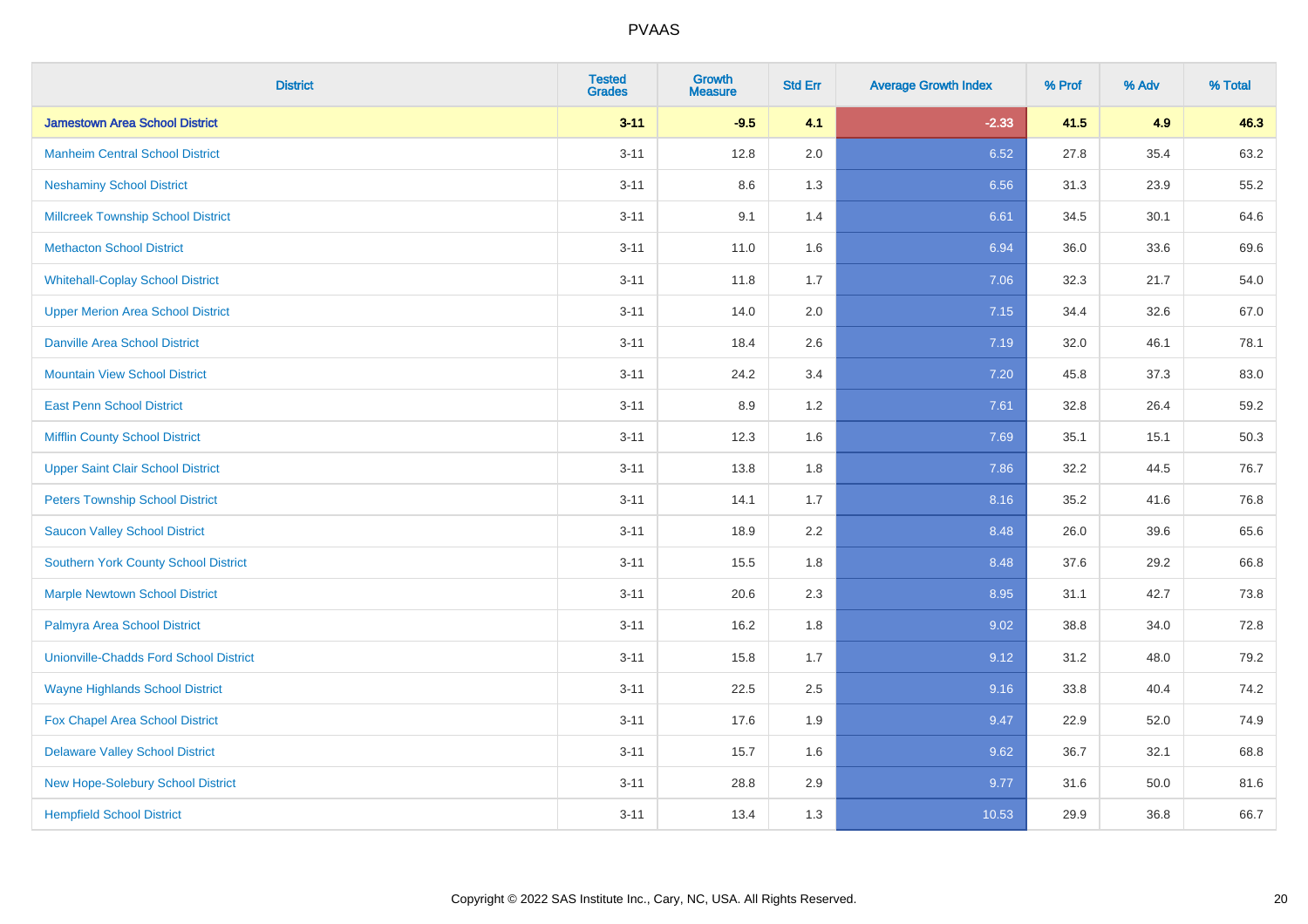| <b>District</b>                           | <b>Tested</b><br><b>Grades</b> | Growth<br><b>Measure</b> | <b>Std Err</b> | <b>Average Growth Index</b> | % Prof | % Adv   | % Total |
|-------------------------------------------|--------------------------------|--------------------------|----------------|-----------------------------|--------|---------|---------|
| <b>Jamestown Area School District</b>     | $3 - 11$                       | $-9.5$                   | 4.1            | $-2.33$                     | 41.5   | 4.9     | 46.3    |
| <b>Warwick School District</b>            | $3 - 11$                       | 21.7                     | 1.8            | 11.76                       | 27.7   | 36.3    | 64.0    |
| <b>Littlestown Area School District</b>   | $3 - 11$                       | 28.7                     | 2.4            | 11.83                       | 38.4   | 29.3    | 67.7    |
| <b>Council Rock School District</b>       | $3 - 11$                       | 13.5                     | 1.1            | 12.27                       | 32.0   | 35.4    | 67.4    |
| <b>Souderton Area School District</b>     | $3 - 11$                       | 18.5                     | 1.4            | 12.86                       | 39.2   | 31.2    | 70.4    |
| <b>Colonial School District</b>           | $3 - 11$                       | 22.1                     | 1.6            | 13.55                       | 27.2   | 43.5    | 70.6    |
| <b>Spring-Ford Area School District</b>   | $3 - 11$                       | 16.6                     | 1.2            | 14.02                       | 30.4   | 45.3    | 75.7    |
| <b>Dallastown Area School District</b>    | $3 - 11$                       | 19.9                     | 1.4            | 14.14                       | 36.8   | 34.2    | 71.0    |
| <b>North Allegheny School District</b>    | $3 - 11$                       | 18.0                     | 1.3            | 14.25                       | 30.5   | 42.9    | 73.4    |
| <b>Lower Merion School District</b>       | $3 - 11$                       | 18.9                     | 1.2            | 15.42                       | 29.4   | 48.6    | 78.0    |
| North Penn School District                | $3 - 11$                       | 17.6                     | 1.0            | 17.53                       | 30.8   | 35.7    | 66.4    |
| <b>Central Bucks School District</b>      | $3 - 11$                       | 15.5                     | 0.9            | 17.94                       | 34.8   | 41.4    | 76.2    |
| <b>State College Area School District</b> | $3 - 11$                       | 24.5                     | 1.3            | 18.59                       | 31.9   | 46.9    | 78.8    |
| Norristown Area School District           | $3 - 12$                       | $-25.4$                  | 1.7            | $-15.35$                    | 10.6   | 1.8     | 12.4    |
| Philadelphia City School District         | $3 - 12$                       | $-7.8$                   | 0.6            | $-13.43$                    | 16.4   | 6.5     | 22.9    |
| <b>Allentown City School District</b>     | $3 - 12$                       | $-16.9$                  | 1.4            | $-12.37$                    | 5.9    | 0.4     | 6.3     |
| <b>York City School District</b>          | $3 - 12$                       | $-17.7$                  | 1.8            | $-10.05$                    | 3.2    | 0.7     | 3.9     |
| Ambridge Area School District             | $3 - 12$                       | $-19.4$                  | 2.5            | $-7.64$                     | 23.2   | 5.6     | 28.9    |
| <b>Lancaster School District</b>          | $3 - 12$                       | $-10.0$                  | 1.4            | $-7.22$                     | 9.0    | 3.9     | 12.8    |
| <b>Hempfield Area School District</b>     | $3 - 12$                       | $-10.2$                  | 1.6            | $-6.37$                     | 28.1   | 19.2    | 47.3    |
| <b>New Castle Area School District</b>    | $3 - 12$                       | $-13.6$                  | 2.3            | $-5.99$                     | 17.6   | $2.0\,$ | 19.5    |
| <b>West Mifflin Area School District</b>  | $3 - 12$                       | $-11.9$                  | 2.5            | $-4.77$                     | 15.9   | 4.0     | 19.9    |
| <b>Interboro School District</b>          | $3 - 12$                       | $-8.4$                   | 2.0            | $-4.27$                     | 27.6   | 6.4     | 34.1    |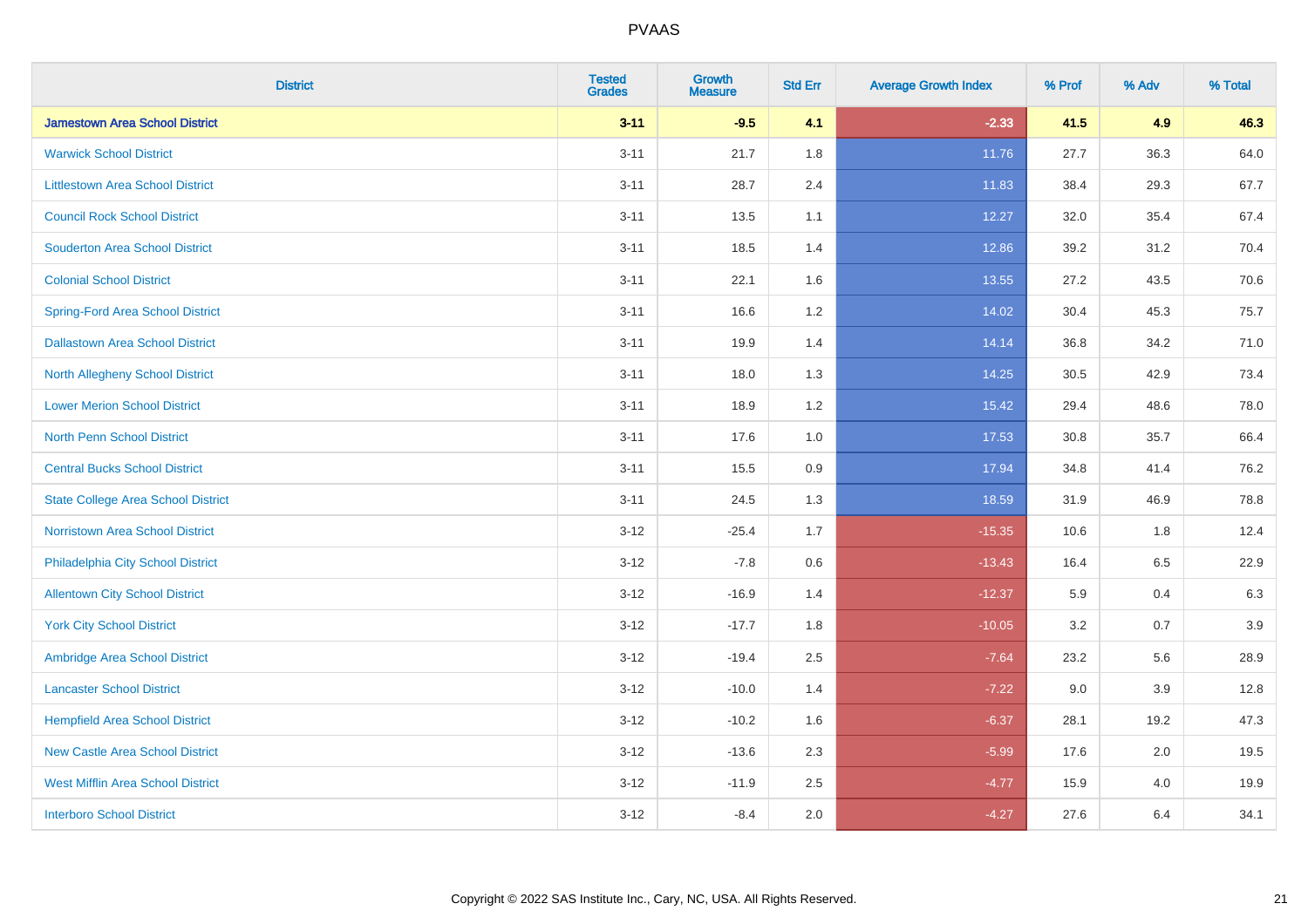| <b>District</b>                                        | <b>Tested</b><br><b>Grades</b> | <b>Growth</b><br><b>Measure</b> | <b>Std Err</b> | <b>Average Growth Index</b> | % Prof | % Adv   | % Total |
|--------------------------------------------------------|--------------------------------|---------------------------------|----------------|-----------------------------|--------|---------|---------|
| <b>Jamestown Area School District</b>                  | $3 - 11$                       | $-9.5$                          | 4.1            | $-2.33$                     | 41.5   | 4.9     | 46.3    |
| <b>Panther Valley School District</b>                  | $3 - 12$                       | $-13.3$                         | 3.2            | $-4.10$                     | 31.5   | 4.1     | 35.6    |
| <b>Scranton School District</b>                        | $3 - 12$                       | $-10.1$                         | 2.5            | $-4.04$                     | 20.0   | 7.7     | 27.7    |
| <b>Tussey Mountain School District</b>                 | $3 - 12$                       | $-13.0$                         | 3.3            | $-3.93$                     | 11.1   | 3.2     | 14.3    |
| <b>Grove City Area School District</b>                 | $3 - 12$                       | $-8.8$                          | 2.3            | $-3.89$                     | 25.6   | 16.4    | 42.0    |
| <b>Old Forge School District</b>                       | $3 - 12$                       | $-11.3$                         | 3.1            | $-3.62$                     | 28.6   | 13.2    | 41.8    |
| <b>West York Area School District</b>                  | $3 - 12$                       | $-9.8$                          | 2.7            | $-3.57$                     | 21.9   | 10.9    | 32.8    |
| <b>Montoursville Area School District</b>              | $3 - 12$                       | $-8.4$                          | 2.6            | $-3.17$                     | 38.8   | 18.2    | 57.0    |
| <b>Erie City School District</b>                       | $3 - 12$                       | $-4.5$                          | 1.4            | $-3.09$                     | 13.4   | 6.7     | 20.1    |
| <b>Quakertown Community School District</b>            | $3-12$                         | $-4.3$                          | 1.5            | $-2.79$                     | 33.8   | 20.1    | 53.8    |
| <b>Clarion-Limestone Area School District</b>          | $3-12$                         | $-10.0$                         | 3.6            | $-2.76$                     | 28.3   | 20.0    | 48.3    |
| Selinsgrove Area School District                       | $3 - 12$                       | $-5.7$                          | 2.1            | $-2.74$                     | 25.4   | 13.9    | 39.2    |
| <b>Turkeyfoot Valley Area School District</b>          | $3 - 12$                       | $-15.4$                         | 5.8            | $-2.66$                     | 3.8    | $3.8\,$ | 7.6     |
| <b>Union City Area School District</b>                 | $3 - 12$                       | $-8.7$                          | 3.3            | $-2.59$                     | 29.7   | 10.9    | 40.6    |
| <b>Greater Nanticoke Area School District</b>          | $3 - 12$                       | $-6.8$                          | 2.6            | $-2.58$                     | 15.2   | 8.9     | 24.1    |
| Catasauqua Area School District                        | $3 - 12$                       | $-7.3$                          | 2.8            | $-2.58$                     | 27.1   | 11.2    | 38.3    |
| Pocono Mountain School District                        | $3 - 12$                       | $-4.3$                          | 1.8            | $-2.43$                     | 35.5   | 17.1    | 52.6    |
| <b>Pottsville Area School District</b>                 | $3 - 12$                       | $-4.9$                          | 2.1            | $-2.36$                     | 21.8   | 7.9     | 29.6    |
| <b>Bristol Borough School District</b>                 | $3-12$                         | $-5.9$                          | 2.9            | $-2.00$                     | 27.8   | 3.3     | 31.1    |
| <b>Lincoln Leadership Academy Charter School</b>       | $3 - 12$                       | $-7.4$                          | 3.7            | $-1.99$                     | 6.4    | 2.1     | 8.5     |
| <b>Chester Charter Scholars Academy Charter School</b> | $3 - 12$                       | $-6.2$                          | 3.3            | $-1.88$                     | 2.2    | 0.0     | 2.2     |
| <b>Twin Valley School District</b>                     | $3 - 12$                       | $-3.2$                          | 1.9            | $-1.68$                     | 38.8   | 19.8    | 58.6    |
| <b>Woodland Hills School District</b>                  | $3-12$                         | $-4.2$                          | 2.5            | $-1.66$                     | 10.1   | 1.4     | 11.5    |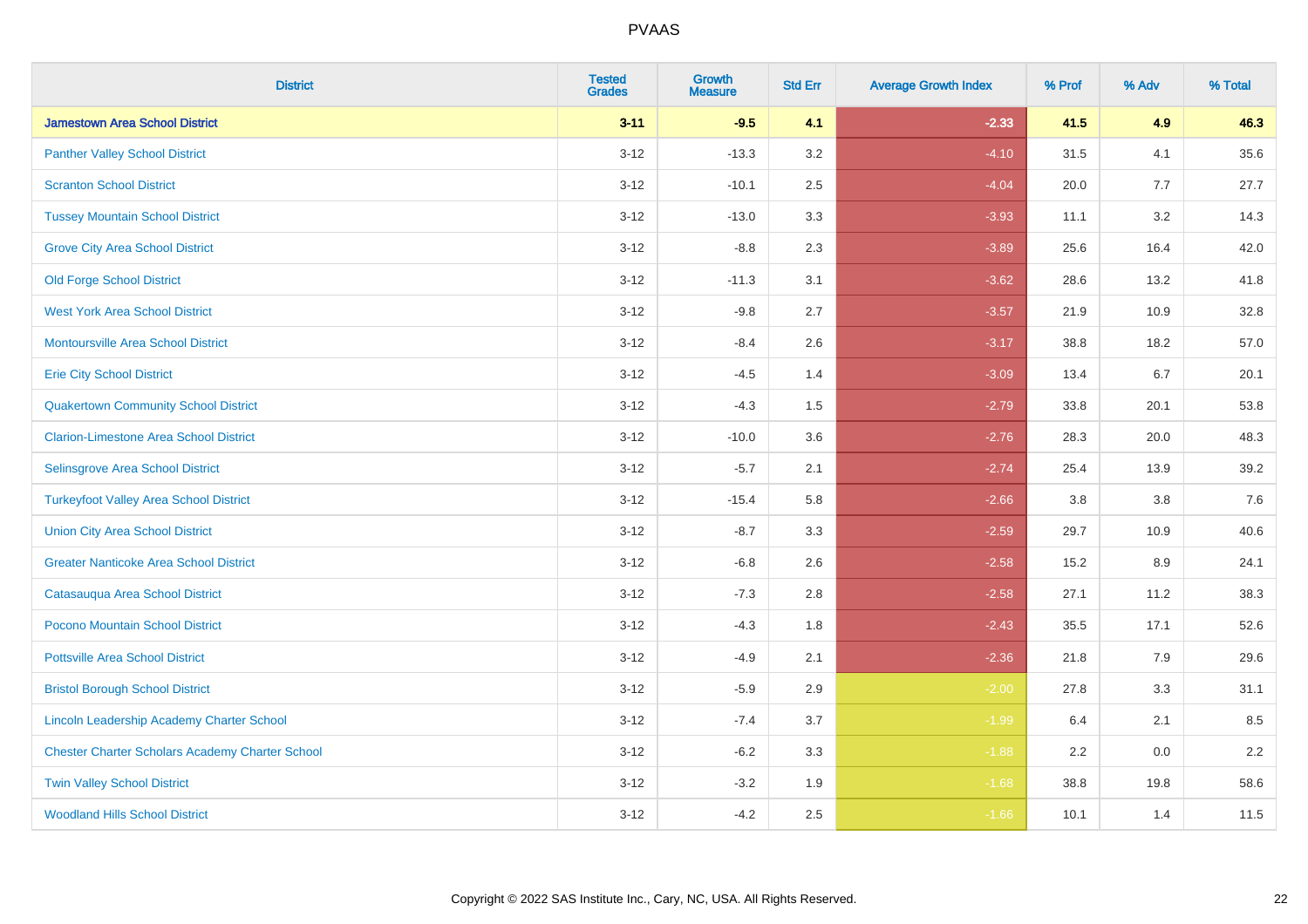| <b>District</b>                                 | <b>Tested</b><br><b>Grades</b> | <b>Growth</b><br><b>Measure</b> | <b>Std Err</b> | <b>Average Growth Index</b> | % Prof | % Adv | % Total |
|-------------------------------------------------|--------------------------------|---------------------------------|----------------|-----------------------------|--------|-------|---------|
| <b>Jamestown Area School District</b>           | $3 - 11$                       | $-9.5$                          | 4.1            | $-2.33$                     | 41.5   | 4.9   | 46.3    |
| <b>Conemaugh Valley School District</b>         | $3 - 12$                       | $-6.3$                          | 4.1            | $-1.54$                     | 23.7   | 5.1   | 28.8    |
| <b>Keystone Education Center Charter School</b> | $3 - 12$                       | $-6.5$                          | 5.1            | $-1.28$                     | 0.0    | 0.0   | 0.0     |
| <b>Millville Area School District</b>           | $3 - 12$                       | $-5.6$                          | 4.4            | $-1.26$                     | 31.4   | 11.4  | 42.9    |
| <b>Cameron County School District</b>           | $3 - 12$                       | $-5.0$                          | 4.4            | $-1.12$                     | 34.9   | 4.8   | 39.7    |
| <b>Wyomissing Area School District</b>          | $3 - 12$                       | $-2.4$                          | 2.6            | $-0.92$                     | 25.6   | 28.1  | 53.7    |
| <b>Conneaut School District</b>                 | $3 - 12$                       | $-2.3$                          | 2.6            | $-0.91$                     | 27.4   | 9.7   | 37.1    |
| <b>Bradford Area School District</b>            | $3-12$                         | $-1.8$                          | 2.3            | $-0.79$                     | 31.2   | 16.7  | 47.9    |
| <b>Roberto Clemente Charter School</b>          | $3 - 12$                       | $-3.3$                          | 4.1            | $-0.79$                     | 22.7   | 4.6   | 27.3    |
| <b>Bangor Area School District</b>              | $3 - 12$                       | $-1.2$                          | 2.0            | $-0.60$                     | 25.8   | 12.7  | 38.5    |
| <b>Penns Manor Area School District</b>         | $3 - 12$                       | $-1.9$                          | 3.5            | $-0.55$                     | 24.2   | 3.8   | 28.0    |
| <b>Forest City Regional School District</b>     | $3 - 12$                       | $-1.2$                          | 3.6            | $-0.33$                     | 26.5   | 8.2   | 34.7    |
| <b>Columbia Borough School District</b>         | $3 - 12$                       | $-1.1$                          | 3.6            | $-0.31$                     | 17.2   | 1.7   | 19.0    |
| <b>Cranberry Area School District</b>           | $3 - 12$                       | $-0.9$                          | 3.1            | $-0.29$                     | 25.5   | 9.7   | 35.2    |
| Altoona Area School District                    | $3 - 12$                       | 0.1                             | 1.5            | 0.07                        | 29.0   | 13.8  | 42.8    |
| <b>Central Columbia School District</b>         | $3 - 12$                       | 0.3                             | 2.3            | 0.12                        | 25.4   | 37.6  | 63.0    |
| <b>Tulpehocken Area School District</b>         | $3 - 12$                       | $1.0\,$                         | 4.9            | 0.20                        | 11.5   | 23.1  | 34.6    |
| <b>Ridley School District</b>                   | $3-12$                         | 0.3                             | 1.6            | 0.21                        | 32.0   | 10.7  | 42.6    |
| <b>Wilson School District</b>                   | $3 - 12$                       | 0.5                             | 1.5            | 0.32                        | 30.4   | 25.5  | 55.9    |
| <b>Avella Area School District</b>              | $3 - 12$                       | 1.6                             | 4.7            | 0.34                        | 34.8   | 7.2   | 42.0    |
| <b>Annville-Cleona School District</b>          | $3 - 12$                       | 1.1                             | 2.4            | 0.45                        | 34.8   | 13.6  | 48.5    |
| Daniel Boone Area School District               | $3 - 12$                       | $0.9\,$                         | 1.9            | 0.46                        | 28.9   | 22.0  | 51.0    |
| <b>Union School District</b>                    | $3-12$                         | 2.5                             | 3.7            | 0.69                        | 17.9   | 10.4  | 28.4    |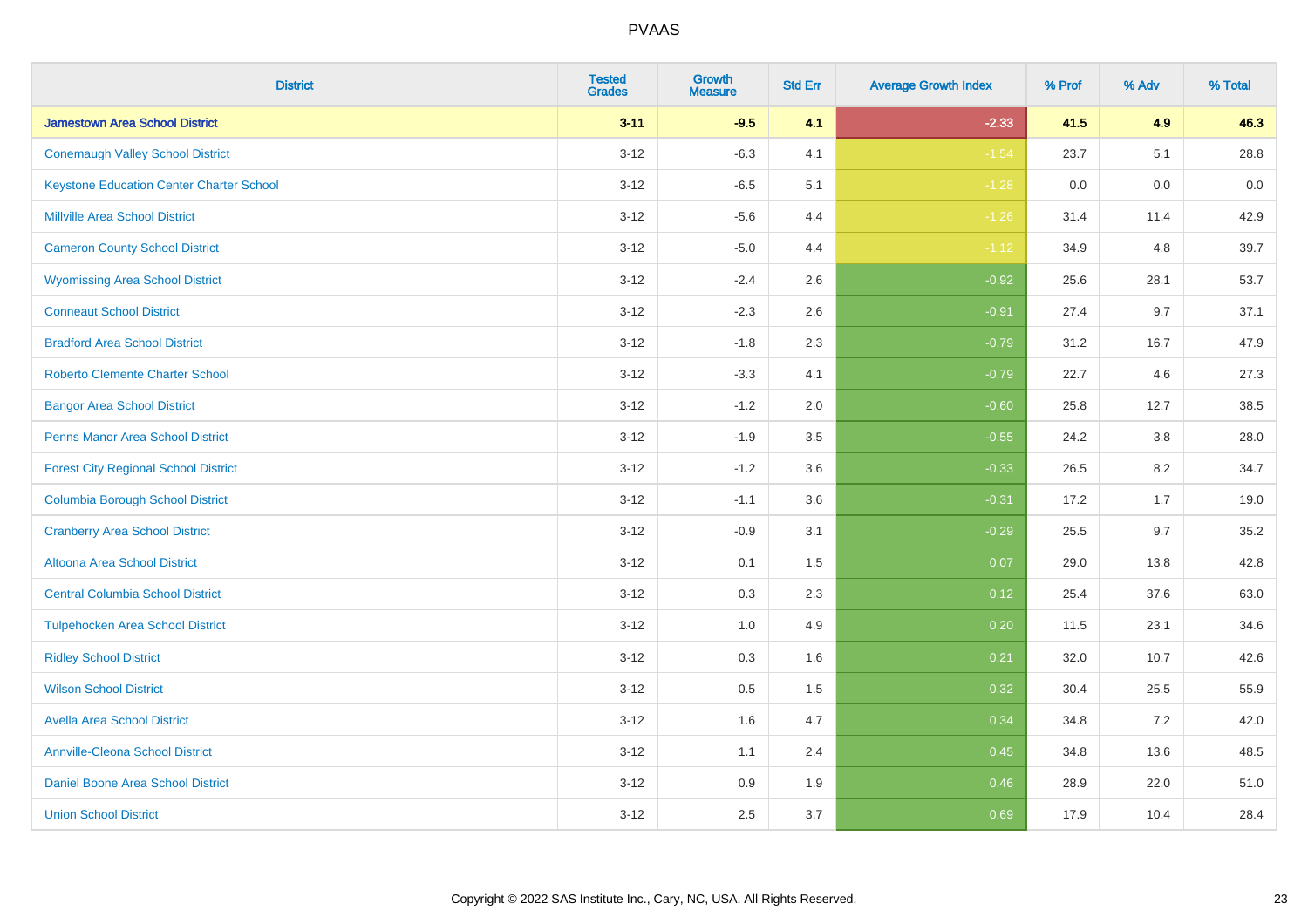| <b>District</b>                                 | <b>Tested</b><br><b>Grades</b> | <b>Growth</b><br><b>Measure</b> | <b>Std Err</b> | <b>Average Growth Index</b> | % Prof | % Adv   | % Total |
|-------------------------------------------------|--------------------------------|---------------------------------|----------------|-----------------------------|--------|---------|---------|
| <b>Jamestown Area School District</b>           | $3 - 11$                       | $-9.5$                          | 4.1            | $-2.33$                     | 41.5   | 4.9     | 46.3    |
| <b>North Clarion County School District</b>     | $3 - 12$                       | 3.4                             | 4.1            | 0.83                        | 45.0   | 18.8    | 63.8    |
| <b>Pottstown School District</b>                | $3 - 12$                       | 2.0                             | 2.2            | 0.88                        | 19.4   | $6.2\,$ | 25.6    |
| <b>Eastern Lancaster County School District</b> | $3-12$                         | 2.9                             | 3.2            | 0.91                        | 35.2   | 36.4    | 71.6    |
| <b>Brownsville Area School District</b>         | $3 - 12$                       | 3.9                             | 3.8            | 1.04                        | 22.0   | 8.5     | 30.5    |
| People For People Charter School                | $3 - 12$                       | 6.4                             | 5.6            | 1.15                        | 2.4    | 0.0     | 2.4     |
| <b>Newport School District</b>                  | $3-12$                         | $3.8\,$                         | 3.3            | 1.17                        | 38.8   | 10.4    | 49.2    |
| <b>Upper Dublin School District</b>             | $3 - 12$                       | 2.1                             | 1.8            | 1.19                        | 34.7   | 30.0    | 64.7    |
| <b>Purchase Line School District</b>            | $3 - 12$                       | 4.3                             | 3.3            | 1.30                        | 32.3   | 9.0     | 41.4    |
| <b>Chestnut Ridge School District</b>           | $3 - 12$                       | 4.0                             | 2.9            | 1.38                        | 33.2   | 11.0    | 44.2    |
| <b>Conemaugh Township Area School District</b>  | $3 - 12$                       | 4.8                             | 3.5            | 1.39                        | 30.9   | 27.8    | 58.8    |
| Susquehanna Township School District            | $3 - 12$                       | 3.9                             | 2.7            | 1.45                        | 19.0   | 13.1    | 32.0    |
| <b>Northern Potter School District</b>          | $3 - 12$                       | 6.8                             | 4.6            | 1.48                        | 30.6   | 11.1    | 41.7    |
| <b>South Western School District</b>            | $3-12$                         | 2.5                             | 1.7            | 1.48                        | 36.2   | 19.7    | 55.9    |
| <b>Smethport Area School District</b>           | $3 - 12$                       | 5.8                             | 3.8            | 1.52                        | 24.6   | 20.0    | 44.6    |
| <b>Waynesboro Area School District</b>          | $3 - 12$                       | 3.0                             | 1.8            | 1.67                        | 26.0   | 23.5    | 49.5    |
| <b>West Shore School District</b>               | $3 - 12$                       | 2.2                             | 1.3            | 1.68                        | 31.8   | 15.2    | 47.1    |
| <b>Wyalusing Area School District</b>           | $3 - 12$                       | 5.7                             | 3.2            | 1.78                        | 38.6   | 12.9    | 51.4    |
| <b>Oswayo Valley School District</b>            | $3 - 12$                       | 9.9                             | 5.1            | 1.93                        | 26.5   | 44.1    | 70.6    |
| Pennsylvania Distance Learning Charter School   | $3 - 12$                       | 6.8                             | 3.4            | 1.99                        | 19.8   | $6.2\,$ | 25.9    |
| <b>Mckeesport Area School District</b>          | $3-12$                         | 4.6                             | 2.2            | 2.14                        | 21.1   | 4.4     | 25.5    |
| Northern Lehigh School District                 | $3 - 12$                       | 6.1                             | 2.5            | 2.42                        | 21.4   | 18.0    | 39.3    |
| Northern Tioga School District                  | $3 - 12$                       | 6.8                             | 2.6            | 2.64                        | 25.0   | 16.9    | 41.9    |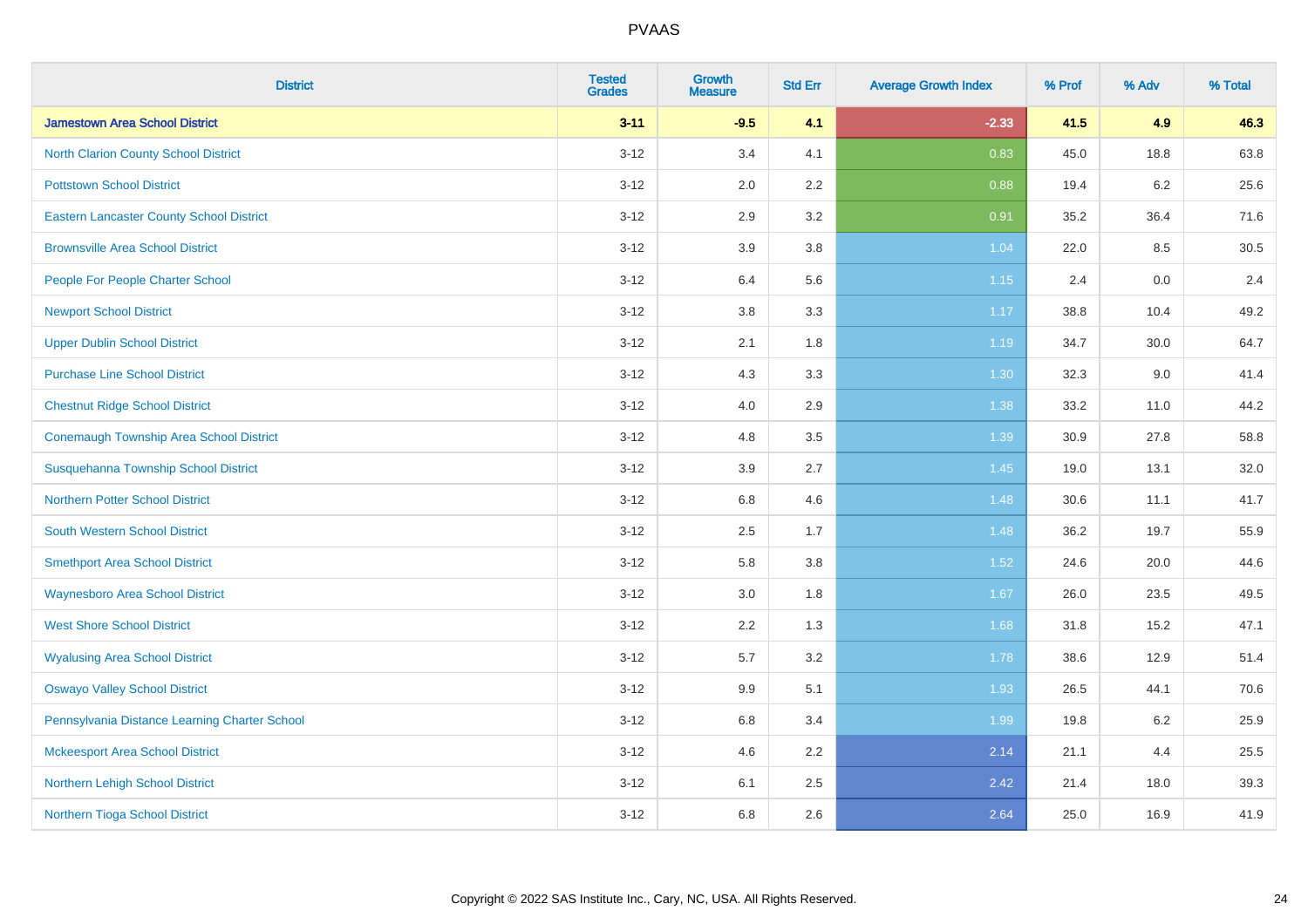| <b>District</b>                           | <b>Tested</b><br><b>Grades</b> | <b>Growth</b><br><b>Measure</b> | <b>Std Err</b> | <b>Average Growth Index</b> | % Prof | % Adv | % Total |
|-------------------------------------------|--------------------------------|---------------------------------|----------------|-----------------------------|--------|-------|---------|
| <b>Jamestown Area School District</b>     | $3 - 11$                       | $-9.5$                          | 4.1            | $-2.33$                     | 41.5   | 4.9   | 46.3    |
| <b>Tamaqua Area School District</b>       | $3 - 12$                       | 6.5                             | 2.4            | 2.72                        | 34.3   | 17.5  | 51.8    |
| <b>Donegal School District</b>            | $3 - 12$                       | 5.9                             | 2.2            | 2.72                        | 34.1   | 23.1  | 57.2    |
| <b>Apollo-Ridge School District</b>       | $3 - 12$                       | 9.5                             | 3.0            | 3.23                        | 34.0   | 9.4   | 43.4    |
| <b>Kutztown Area School District</b>      | $3 - 12$                       | 9.3                             | 2.8            | 3.34                        | 38.5   | 14.6  | 53.2    |
| <b>William Penn School District</b>       | $3 - 12$                       | 7.0                             | 1.9            | 3.61                        | 14.0   | 7.2   | 21.3    |
| <b>Dover Area School District</b>         | $3 - 12$                       | 7.1                             | 1.9            | 3.78                        | 33.0   | 18.7  | 51.7    |
| <b>Juniata County School District</b>     | $3 - 12$                       | 7.7                             | 2.0            | 3.81                        | 22.9   | 18.9  | 41.8    |
| <b>Radnor Township School District</b>    | $3 - 12$                       | 7.5                             | 1.9            | 4.03                        | 33.0   | 38.3  | 71.3    |
| <b>Elizabethtown Area School District</b> | $3 - 12$                       | 7.1                             | 1.7            | 4.19                        | 36.4   | 27.6  | 64.0    |
| <b>West Allegheny School District</b>     | $3 - 12$                       | 8.6                             | 2.0            | 4.34                        | 37.3   | 27.2  | 64.5    |
| <b>Conewago Valley School District</b>    | $3 - 12$                       | 7.6                             | 1.7            | 4.46                        | 41.3   | 19.4  | 60.6    |
| <b>Easton Area School District</b>        | $3 - 12$                       | 6.3                             | 1.3            | 4.91                        | 24.1   | 13.0  | 37.1    |
| Pen Argyl Area School District            | $3 - 12$                       | 12.8                            | 2.5            | 5.10                        | 28.5   | 23.8  | 52.3    |
| Penns Valley Area School District         | $3 - 12$                       | 14.1                            | 2.6            | 5.33                        | 29.6   | 23.3  | 52.9    |
| <b>Hermitage School District</b>          | $3 - 12$                       | 14.0                            | 2.5            | 5.59                        | 34.0   | 27.0  | 61.0    |
| <b>Lampeter-Strasburg School District</b> | $3 - 12$                       | 11.0                            | 1.9            | 5.69                        | 35.4   | 32.3  | 67.7    |
| <b>Camp Hill School District</b>          | $3 - 12$                       | 20.7                            | 2.9            | 7.00                        | 32.3   | 41.4  | 73.7    |
| <b>Manheim Township School District</b>   | $3 - 12$                       | 10.9                            | 1.5            | 7.51                        | 30.9   | 31.0  | 61.9    |
| <b>Upper Darby School District</b>        | $3 - 12$                       | 11.2                            | 1.4            | 8.28                        | 23.8   | 11.8  | 35.6    |
| <b>Central York School District</b>       | $3 - 12$                       | 12.9                            | 1.5            | 8.64                        | 31.4   | 24.1  | 55.5    |
| <b>Loyalsock Township School District</b> | $3 - 12$                       | 26.7                            | 2.7            | 9.92                        | 36.8   | 35.1  | 71.9    |
| <b>Tyrone Area School District</b>        | $3 - 12$                       | 29.2                            | 2.3            | 12.86                       | 36.6   | 29.1  | 65.7    |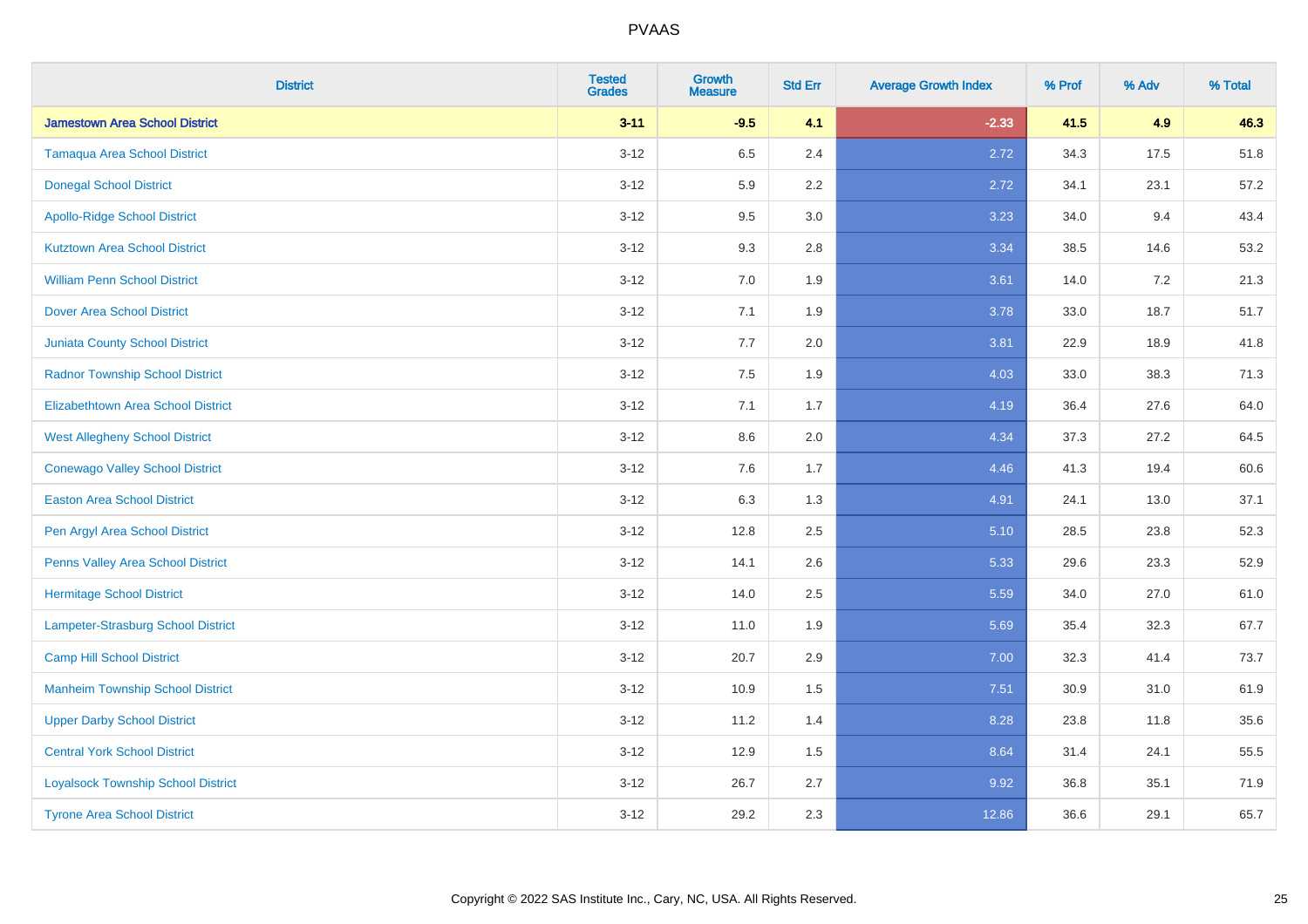| <b>District</b>                                                       | <b>Tested</b><br><b>Grades</b> | <b>Growth</b><br><b>Measure</b> | <b>Std Err</b> | <b>Average Growth Index</b> | % Prof | % Adv | % Total |
|-----------------------------------------------------------------------|--------------------------------|---------------------------------|----------------|-----------------------------|--------|-------|---------|
| <b>Jamestown Area School District</b>                                 | $3 - 11$                       | $-9.5$                          | 4.1            | $-2.33$                     | 41.5   | 4.9   | 46.3    |
| <b>Cumberland Valley School District</b>                              | $3 - 12$                       | 18.6                            | 1.2            | 15.79                       | 31.3   | 39.2  | 70.5    |
| <b>Environmental Charter School At Frick Park</b>                     | $3-9$                          | $-6.2$                          | 3.7            | $-1.67$                     | 25.9   | 3.4   | 29.3    |
| Esperanza Academy Charter School                                      | $4 - 11$                       | 2.1                             | 2.1            | 1.01                        | 14.2   | 3.6   | 17.8    |
| <b>Mastery Charter School - Pickett Campus</b>                        | $6 - 10$                       | 2.7                             | 4.2            | 0.65                        | 20.6   | 0.0   | 20.6    |
| <b>Innovative Arts Academy Charter School</b>                         | $6 - 11$                       | $-7.2$                          | 2.5            | $-2.83$                     | 2.0    | 0.0   | 2.0     |
| La Academia Partnership Charter School                                | $6 - 11$                       | $-15.5$                         | 5.7            | $-2.70$                     | 2.3    | 0.0   | 2.3     |
| Perseus House Charter School Of Excellence                            | $6 - 11$                       | $-6.4$                          | 2.6            | $-2.50$                     | 0.9    | 0.0   | 0.9     |
| Urban Pathways 6-12 Charter School                                    | $6 - 11$                       | $-4.1$                          | 5.7            | $-0.72$                     | 0.0    | 0.0   | $0.0\,$ |
| <b>Evergreen Community Charter School</b>                             | $6 - 11$                       | $-1.1$                          | 4.7            | $-0.23$                     | 34.6   | 26.9  | 61.5    |
| Boys Latin Of Philadelphia Charter School                             | $6 - 12$                       | $-8.0$                          | 2.7            | $-3.02$                     | 1.4    | 0.0   | 1.4     |
| Center For Student Learning Charter School At Pennsbury               | $6 - 12$                       | $-3.3$                          | 6.0            | $-0.55$                     | 23.1   | 0.0   | 23.1    |
| Dr Robert Ketterer Charter School Inc                                 | $6 - 12$                       | 7.1                             | 4.3            | 1.66                        | 7.3    | 1.7   | 9.0     |
| 21st Century Cyber Charter School                                     | $6 - 12$                       | 6.6                             | 2.1            | 3.16                        | 29.0   | 21.8  | 50.8    |
| <b>Mastery Charter School - Gratz Campus</b>                          | $7 - 10$                       | $-9.5$                          | 4.6            | $-2.09$                     | 0.0    | 3.4   | 3.4     |
| Mastery Charter School - Shoemaker Campus                             | $7 - 10$                       | $-2.3$                          | 2.8            | $-0.81$                     | 10.1   | 3.7   | 13.8    |
| <b>Lincoln Park Performing Arts Charter School</b>                    | $7 - 11$                       | $-14.9$                         | 2.7            | $-5.45$                     | 39.3   | 8.9   | 48.2    |
| <b>Achievement House Charter School</b>                               | $7 - 11$                       | $-8.2$                          | 3.6            | $-2.28$                     | 16.7   | 2.8   | 19.4    |
| <b>Mastery Charter High School-Lenfest Campus</b>                     | $7 - 11$                       | $-1.8$                          | 5.8            | $-0.30$                     | 26.3   | 0.0   | 26.3    |
| <b>West Side CTC</b>                                                  | $9 - 10$                       | $-32.0$                         | 3.9            | $-8.16$                     | 5.9    | 0.0   | 5.9     |
| Lehigh Valley Charter High School For The Arts                        | $9 - 10$                       | $-11.8$                         | 2.5            | $-4.76$                     | 28.9   | 5.7   | 34.6    |
| <b>Columbia-Montour AVTS</b>                                          | $9 - 10$                       | $-7.1$                          | 2.8            | $-2.52$                     | 19.5   | 3.2   | 22.7    |
| Preparatory Charter School Of Mathematics, Science, Tech, And Careers | $9 - 10$                       | $-5.1$                          | 2.5            | $-2.03$                     | 6.3    | 1.4   | 7.7     |